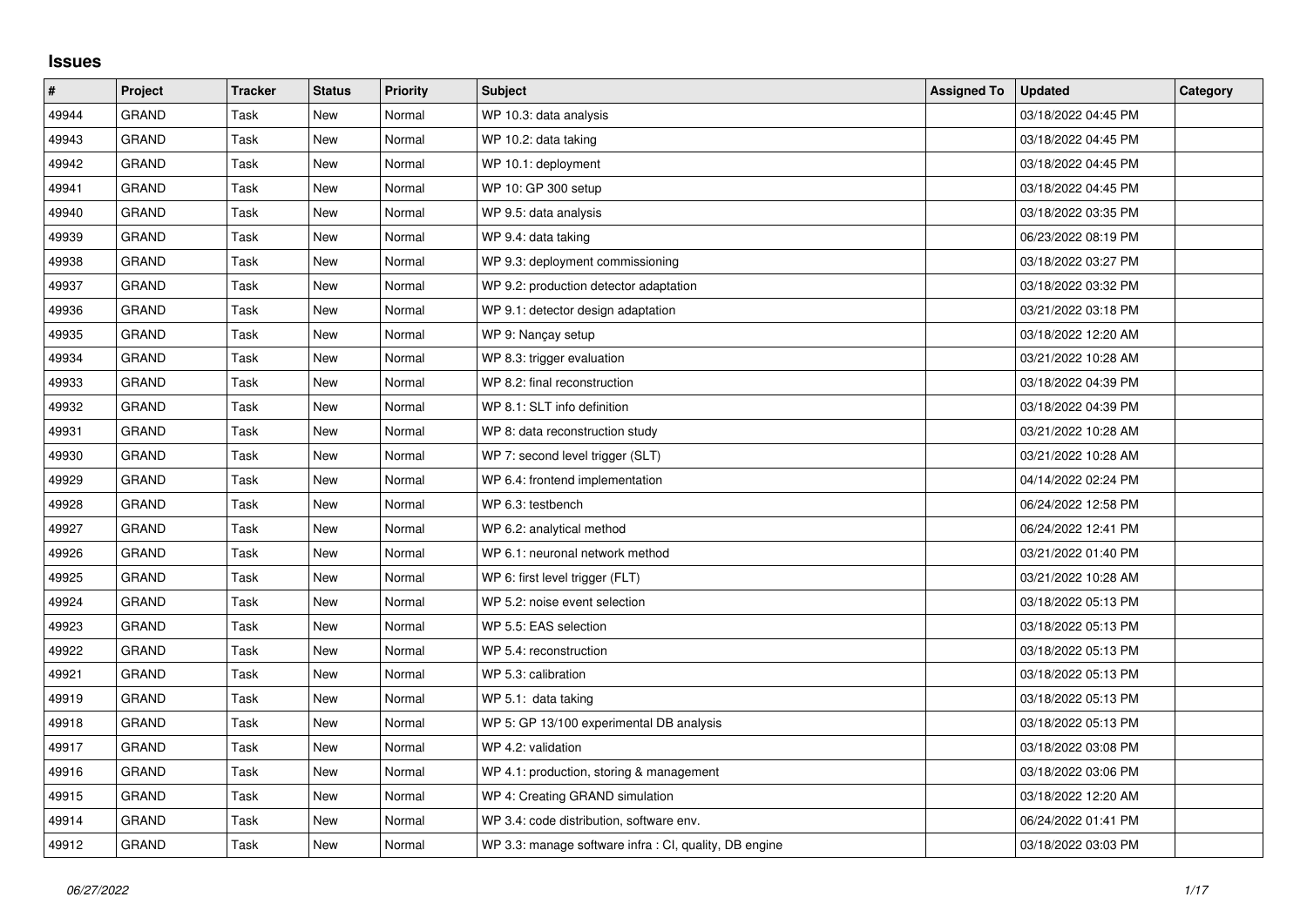| #     | Project      | <b>Tracker</b> | <b>Status</b> | <b>Priority</b> | <b>Subject</b>                                                                           | <b>Assigned To</b> | <b>Updated</b>      | Category |
|-------|--------------|----------------|---------------|-----------------|------------------------------------------------------------------------------------------|--------------------|---------------------|----------|
| 49911 | <b>GRAND</b> | Task           | <b>New</b>    | Normal          | WP 3.2: calibration monotoring DB                                                        |                    | 03/18/2022 05:13 PM |          |
| 49910 | <b>GRAND</b> | Task           | New           | Normal          | WP 3.1: manage data event DB                                                             |                    | 06/24/2022 01:55 PM |          |
| 49909 | <b>GRAND</b> | Task           | New           | Normal          | WP 3: software infra and database                                                        |                    | 06/24/2022 01:48 PM |          |
| 49906 | GRAND        | Task           | <b>New</b>    | Normal          | WP 1.1: finance                                                                          |                    | 03/18/2022 05:13 PM |          |
| 49905 | <b>GRAND</b> | Task           | <b>New</b>    | Normal          | WP 1: GRAND management                                                                   |                    | 03/18/2022 05:13 PM |          |
| 49904 | <b>GRAND</b> | Task           | <b>New</b>    | Normal          | WP 2.9: detector monotoring                                                              |                    | 03/18/2022 05:13 PM |          |
| 49903 | <b>GRAND</b> | Task           | <b>New</b>    | Normal          | WP 2.8: detector calibration                                                             |                    | 03/18/2022 05:13 PM |          |
| 49901 | <b>GRAND</b> | Task           | New           | Normal          | WP 2.6: common tools                                                                     |                    | 03/18/2022 05:13 PM |          |
| 49900 | <b>GRAND</b> | Task           | <b>New</b>    | Normal          | WP 2.5: reconstruction method                                                            |                    | 03/18/2022 02:57 PM |          |
| 49899 | <b>GRAND</b> | Task           | <b>New</b>    | Normal          | WP 2.4: antenna network simulation                                                       |                    | 06/24/2022 02:48 PM |          |
| 49898 | <b>GRAND</b> | Task           | <b>New</b>    | Normal          | WP 2.3: unit detector modeling and coding                                                |                    | 06/24/2022 02:11 PM |          |
| 49897 | <b>GRAND</b> | Task           | <b>New</b>    | Normal          | WP 2.2: input output format fie                                                          |                    | 03/18/2022 12:22 AM |          |
| 49896 | GRAND        | Task           | New           | Normal          | WP 2.1: software architecture and optimization                                           |                    | 03/18/2022 05:13 PM |          |
| 49895 | <b>GRAND</b> | Task           | <b>New</b>    | Normal          | WP 2: GRANDLIB modelization and software                                                 |                    | 06/24/2022 02:48 PM |          |
| 49890 | PyROS        | Task           | <b>New</b>    | Normal          | Global Start & Stop (safe)                                                               |                    | 03/16/2022 04:52 PM |          |
| 49889 | <b>PyROS</b> | Task           | New           | Normal          | Backup                                                                                   |                    | 03/16/2022 04:49 PM |          |
| 49888 | PyROS        | Task           | <b>New</b>    | Normal          | Firewall                                                                                 |                    | 03/16/2022 04:48 PM |          |
| 49887 | PyROS        | Task           | New           | Normal          | Hardware                                                                                 |                    | 03/16/2022 04:47 PM |          |
| 49886 | PyROS        | Task           | <b>New</b>    | Normal          | System watch (Nagios, )                                                                  |                    | 03/16/2022 04:47 PM |          |
| 49885 | PyROS        | Task           | <b>New</b>    | Normal          | <b>Network</b>                                                                           |                    | 03/16/2022 04:46 PM |          |
| 49878 | <b>PyROS</b> | Task           | <b>New</b>    | Normal          | SF02-SCP integration - Lancement auto de l'agent de gestion du SP lifecycle              |                    | 03/16/2022 10:37 AM |          |
| 49876 | PyROS        | Task           | <b>New</b>    | Normal          | Guitastro integration                                                                    |                    | 03/16/2022 07:28 AM |          |
| 49875 | PyROS        | Task           | New           | Normal          | (classic) Installation Guitastro & dependencies                                          |                    | 03/16/2022 07:27 AM |          |
| 49874 | PyROS        | Task           | <b>New</b>    | Normal          | (docker) Installation Guitastro & dependencies                                           |                    | 03/16/2022 07:26 AM |          |
| 49872 | PyROS        | Task           | <b>New</b>    | Normal          | Restauration de la config par défaut                                                     |                    | 03/15/2022 11:10 PM |          |
| 49871 | <b>PyROS</b> | Task           | New           | Normal          | Config par défaut (à définir)                                                            |                    | 03/15/2022 11:11 PM |          |
| 49870 | PyROS        | Task           | New           | Normal          | Config générale : logo, pagination, couleurs, options générales, options par<br>feature, |                    | 03/15/2022 11:11 PM |          |
| 49543 | PyROS        | Task           | New           | Normal          | Users View (list & 1)                                                                    |                    | 02/23/2022 06:06 PM |          |
| 49253 | PyROS        | Task           | New           | Normal          | READ 1 & list                                                                            |                    | 02/21/2022 03:21 PM |          |
| 49252 | PyROS        | Task           | New           | Normal          | <b>WEB FORM</b>                                                                          |                    | 02/17/2022 01:59 PM |          |
| 49250 | PyROS        | Task           | New           | Normal          | <b>CREATE/UPDATE Sequence</b>                                                            |                    | 02/23/2022 12:02 PM |          |
| 49247 | PyROS        | Task           | New           | Normal          | State diagram (doc)                                                                      |                    | 02/03/2022 09:34 AM |          |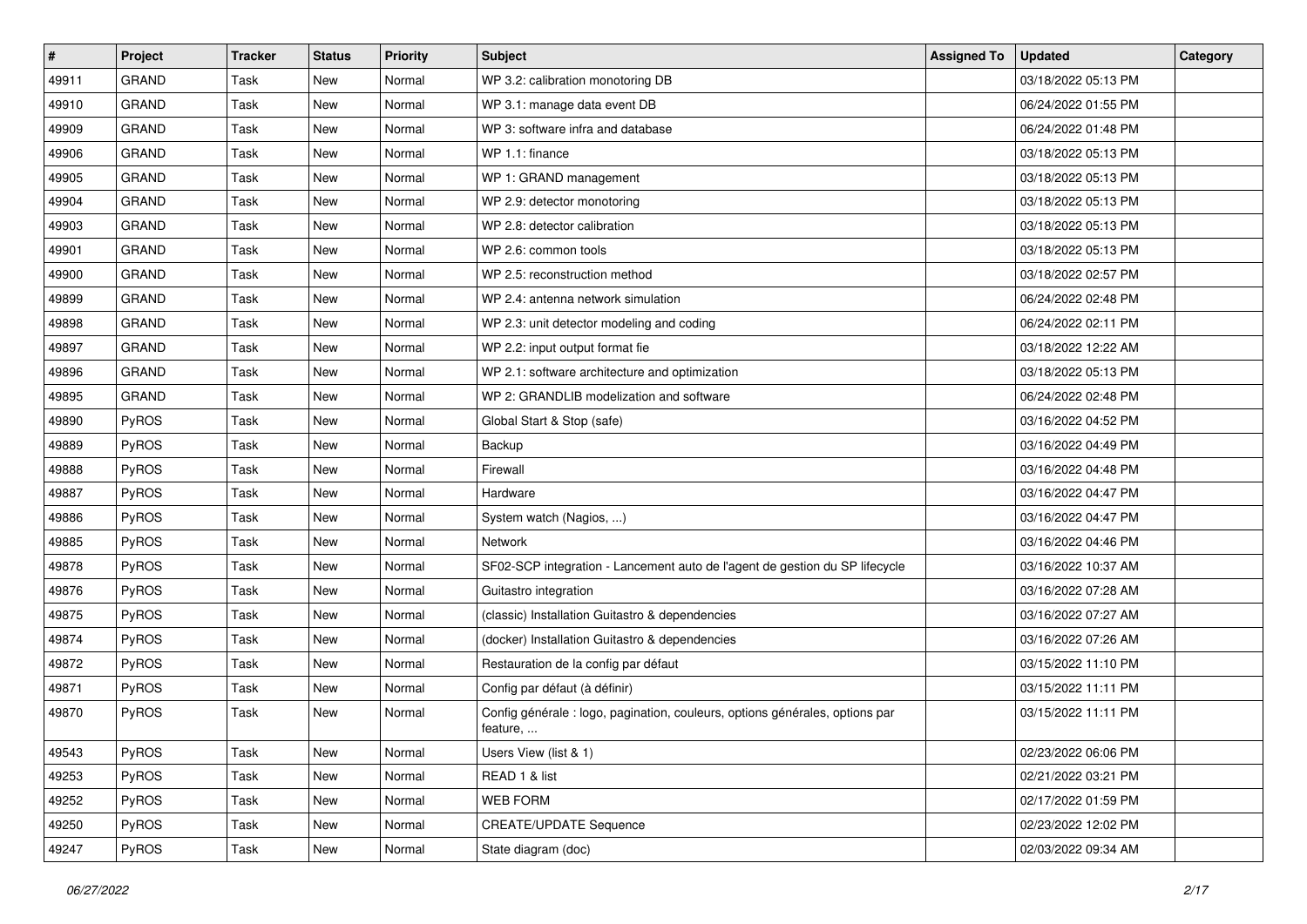| #     | Project      | <b>Tracker</b> | <b>Status</b> | <b>Priority</b> | Subject                                                                                                                               | <b>Assigned To</b> | <b>Updated</b>      | Category |
|-------|--------------|----------------|---------------|-----------------|---------------------------------------------------------------------------------------------------------------------------------------|--------------------|---------------------|----------|
| 49246 | PyROS        | Task           | <b>New</b>    | Normal          | Sequence Lifecycle (status)                                                                                                           |                    | 02/03/2022 09:34 AM |          |
| 49210 | PyROS        | Task           | New           | Normal          | CONFIGURATION GENERALE                                                                                                                |                    | 03/15/2022 11:11 PM |          |
| 49157 | PyROS        | Task           | New           | Normal          | Super Super Agent qui surveille l'ensemble des super agents sur chaque noeud<br>(?)                                                   |                    | 01/31/2022 12:12 PM |          |
| 49156 | PyROS        | Task           | New           | Normal          | Super Agent qui démarre et stoppe les autres agents, et surveille leur bonne<br>santé (les relance si besoin) => sur chaque noeud (?) |                    | 01/31/2022 12:12 PM |          |
| 49155 | PyROS        | Task           | <b>New</b>    | Normal          | Architecture décentralisée en plusieurs noeuds (communication via BD)                                                                 |                    | 01/31/2022 12:09 PM |          |
| 49152 | PyROS        | Task           | New           | Normal          | RUN/EXEC - Start & Stop software (et Agents)                                                                                          |                    | 05/24/2022 02:55 PM |          |
| 49151 | PyROS        | Task           | New           | Normal          | Script central (pyros.py)                                                                                                             |                    | 01/31/2022 11:36 AM |          |
| 49149 | PyROS        | Task           | <b>New</b>    | High            | SCRIPT RUN (PYROS/pyros.py) (uniquement pour la partie execution)                                                                     |                    | 05/24/2022 02:55 PM |          |
| 49136 | <b>PyROS</b> | Task           | New           | Normal          | GF04-SECU - Logging integration                                                                                                       |                    | 01/29/2022 12:54 AM |          |
| 49135 | PyROS        | Task           | <b>New</b>    | Normal          | SF15-SST integration                                                                                                                  |                    | 01/29/2022 12:48 AM |          |
| 49134 | PyROS        | Task           | <b>New</b>    | Normal          | SF14-OBC integration                                                                                                                  |                    | 01/29/2022 12:52 AM |          |
| 49133 | PyROS        | Task           | <b>New</b>    | Normal          | SF13-IAF integration                                                                                                                  |                    | 01/29/2022 12:47 AM |          |
| 49132 | PyROS        | Task           | <b>New</b>    | Normal          | SF12-IAN integration                                                                                                                  |                    | 01/29/2022 12:48 AM |          |
| 49131 | <b>PyROS</b> | Task           | <b>New</b>    | Normal          | SF11-IPC integration                                                                                                                  |                    | 01/29/2022 12:46 AM |          |
| 49130 | PyROS        | Task           | <b>New</b>    | Normal          | SF10-CAL integration                                                                                                                  |                    | 01/29/2022 12:46 AM |          |
| 49129 | PyROS        | Task           | <b>New</b>    | Normal          | SF09-CMC integration                                                                                                                  |                    | 01/29/2022 12:46 AM |          |
| 49128 | <b>PyROS</b> | Task           | New           | Normal          | SF08-EXE integration                                                                                                                  |                    | 01/29/2022 12:45 AM |          |
| 49127 | PyROS        | Task           | <b>New</b>    | Normal          | SF07-PLN integration                                                                                                                  |                    | 01/29/2022 12:45 AM |          |
| 49126 | PyROS        | Task           | New           | Normal          | SF06-ALR integration                                                                                                                  |                    | 01/29/2022 12:45 AM |          |
| 49125 | PyROS        | Task           | New           | Normal          | SF05-SEQ integration                                                                                                                  |                    | 03/15/2022 11:03 PM |          |
| 49124 | PyROS        | Task           | <b>New</b>    | Normal          | SF04-SPV integration                                                                                                                  |                    | 01/29/2022 12:44 AM |          |
| 49123 | <b>PyROS</b> | Task           | New           | Normal          | SF03-ENV integration                                                                                                                  |                    | 01/29/2022 12:50 AM |          |
| 49122 | PyROS        | Task           | <b>New</b>    | Normal          | SF02-SCP integration                                                                                                                  |                    | 01/29/2022 12:50 AM |          |
| 49121 | PyROS        | Task           | New           | Normal          | SF01-USR integration                                                                                                                  |                    | 01/29/2022 12:50 AM |          |
| 49120 | PyROS        | Task           | <b>New</b>    | Normal          | General Design (structure, design, responsive, CSS)                                                                                   |                    | 01/29/2022 12:50 AM |          |
| 48784 | <b>XLDP</b>  | Bug            | <b>New</b>    | Normal          | Jobs en erreurs depuis le 19/01 19h30                                                                                                 |                    | 01/20/2022 10:12 AM |          |
| 48307 | PyROS        | Task           | New           | Normal          | Send, Receive, and Process Commands (Agent <= > Agent)                                                                                |                    | 12/14/2021 02:57 PM |          |
| 48290 | <b>PyROS</b> | Task           | New           | Normal          | Auto mode                                                                                                                             |                    | 12/14/2021 12:35 PM |          |
| 48289 | PyROS        | Task           | New           | Normal          | Entity (AgentDevice class)                                                                                                            |                    | 12/14/2021 12:32 PM |          |
| 48288 | PyROS        | Task           | New           | Normal          | Entity (DeviceController class)                                                                                                       |                    | 12/14/2021 12:31 PM |          |
| 48287 | PyROS        | Task           | New           | Normal          | cRuD (only Read & Delete) - View (& Kill) currently running Agents                                                                    |                    | 12/14/2021 12:26 PM |          |
| 48286 | PyROS        | Task           | New           | Normal          | Lancement auto et gestion des éventuels AgentDevices associés                                                                         |                    | 12/14/2021 12:22 PM |          |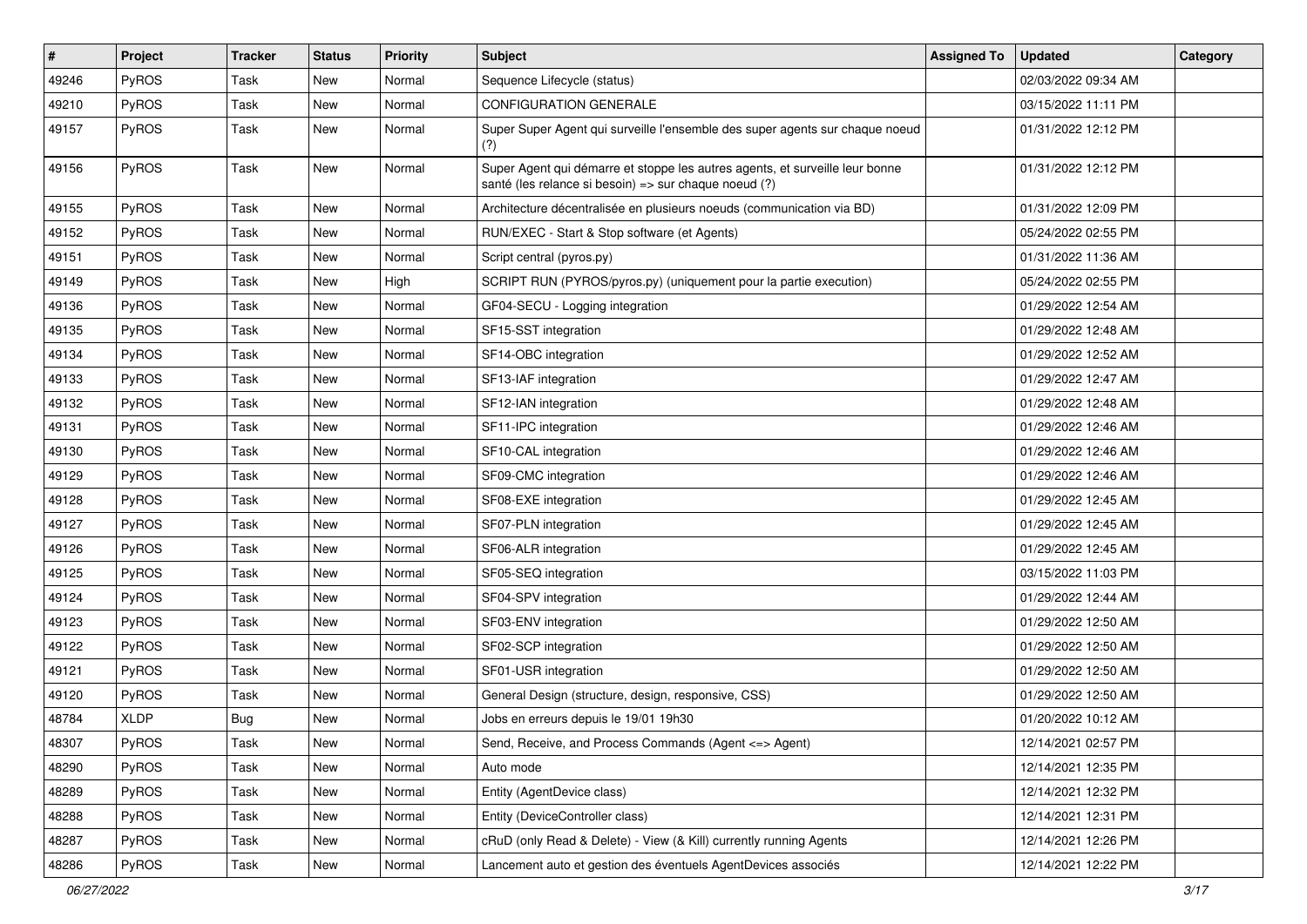| $\sharp$ | Project      | <b>Tracker</b> | <b>Status</b> | <b>Priority</b> | <b>Subject</b>                                                                                                 | <b>Assigned To</b> | <b>Updated</b>      | Category |
|----------|--------------|----------------|---------------|-----------------|----------------------------------------------------------------------------------------------------------------|--------------------|---------------------|----------|
| 48285    | PyROS        | Task           | <b>New</b>    | Normal          | Lancement auto et gestion du DeviceController associé                                                          |                    | 12/14/2021 12:22 PM |          |
| 48284    | PyROS        | Task           | New           | Normal          | Lancement auto et gestion des Components associés (qui sont aussi des<br>DeviceController)                     |                    | 12/14/2021 12:20 PM |          |
| 48280    | PyROS        | Task           | New           | Normal          | Agent dérivé de l'Agent général (ex: AgentA, AgentB, AgentC, ou AgentM pour<br>le envmonitoring)               |                    | 12/14/2021 03:00 PM |          |
| 48279    | <b>PyROS</b> | Task           | New           | Normal          | General LOGGING (fichiers texte, écran en mode debug)                                                          |                    | 03/16/2022 04:45 PM |          |
| 48278    | PyROS        | Task           | New           | High            | AGENT général (dont dépendent tous les agents et AgentDevices)                                                 |                    | 01/29/2022 01:05 AM |          |
| 48276    | <b>PyROS</b> | Task           | New           | Normal          | Scripts d'installation docker                                                                                  |                    | 12/14/2021 11:44 AM |          |
| 48275    | PyROS        | Task           | New           | Normal          | version PROD TNC Nouvelle Calédonie - instance docker de production sur<br>site final                          |                    | 12/14/2021 11:42 AM |          |
| 48274    | <b>PyROS</b> | Task           | New           | Normal          | version TEST TNC France - instance docker de test en France                                                    |                    | 12/14/2021 11:42 AM |          |
| 48273    | PyROS        | Task           | New           | Normal          | version DEV guitalens - instance docker sur serveur guitalens                                                  |                    | 12/14/2021 11:46 AM |          |
| 48271    | PyROS        | Task           | <b>New</b>    | High            | CLASSIC installation (with venv)                                                                               |                    | 03/16/2022 07:27 AM |          |
| 48270    | <b>PyROS</b> | Task           | New           | Normal          | SCRIPT INSTALL/UPDATE (PYROS/pyros.py) (uniquement pour la partie<br>install & update)                         |                    | 02/23/2022 05:57 PM |          |
| 48223    | LabInvent    | Task           | New           | Normal          | instance perso (docker)                                                                                        |                    | 12/13/2021 11:08 AM |          |
| 48222    | LabInvent    | Task           | New           | Normal          | (NEW func) Gérer Suivi d'un User                                                                               |                    | 12/13/2021 10:39 AM |          |
| 48005    | LabInvent    | Task           | <b>New</b>    | Normal          | <b>Bugfix toutes les Deprecated Errors</b>                                                                     |                    | 12/06/2021 02:37 PM |          |
| 47966    | LabInvent    | Task           | New           | Normal          | Ajouter test Commande (avec devis joint)                                                                       |                    | 11/30/2021 04:17 PM |          |
| 47962    | LabInvent    | Task           | New           | Urgent          | (IRAP only) re-install inventirap avec php7                                                                    |                    | 11/30/2021 03:17 PM |          |
| 47960    | LabInvent    | Task           | <b>New</b>    | Immediate       | <b>CHAMPS</b>                                                                                                  |                    | 01/19/2022 03:51 PM |          |
| 47959    | LabInvent    | Task           | New           | Normal          | *** F - ENTITY - Fournisseurs                                                                                  |                    | 11/30/2021 12:57 PM |          |
| 47958    | LabInvent    | Task           | New           | Normal          | delete (generic)                                                                                               |                    | 11/30/2021 12:47 PM |          |
| 47957    | LabInvent    | Feature        | New           | Normal          | *** F - ENTITY - Les GROUPES (de User ou Materiel) : Thématique, Métier,<br>Projet, Site (+ Pole ou Service ?) |                    | 12/13/2021 11:12 AM |          |
| 47954    | LabInvent    | Task           | New           | Normal          | 1 - CREATED                                                                                                    |                    | 11/30/2021 01:27 PM |          |
| 47953    | LabInvent    | Task           | New           | Normal          | 2a - TOBEORDERED (optionnel)                                                                                   |                    | 11/30/2021 01:27 PM |          |
| 47952    | LabInvent    | Task           | New           | High            | Ecran d'accueil à restructurer                                                                                 |                    | 11/30/2021 03:43 PM |          |
| 47951    | LabInvent    | Feature        | <b>New</b>    | Normal          | *** F - Etiquettes & Imprimantes                                                                               |                    | 11/30/2021 01:42 PM |          |
| 47950    | LabInvent    | Task           | New           | Normal          | DB complète à mettre à jour                                                                                    |                    | 11/30/2021 12:26 PM |          |
| 47947    | LabInvent    | Task           | New           | High            | docker only                                                                                                    |                    | 12/13/2021 11:07 AM |          |
| 47946    | LabInvent    | Task           | New           | Normal          | classic only                                                                                                   |                    | 12/03/2021 09:50 AM |          |
| 47945    | LabInvent    | Task           | New           | Normal          | ALL                                                                                                            |                    | 11/30/2021 12:23 PM |          |
| 47942    | LabInvent    | Task           | New           | High            | index (generic)                                                                                                |                    | 11/30/2021 03:48 PM |          |
| 47937    | LabInvent    | Task           | New           | High            | Read (index & view) (generic ?)                                                                                |                    | 11/30/2021 03:48 PM |          |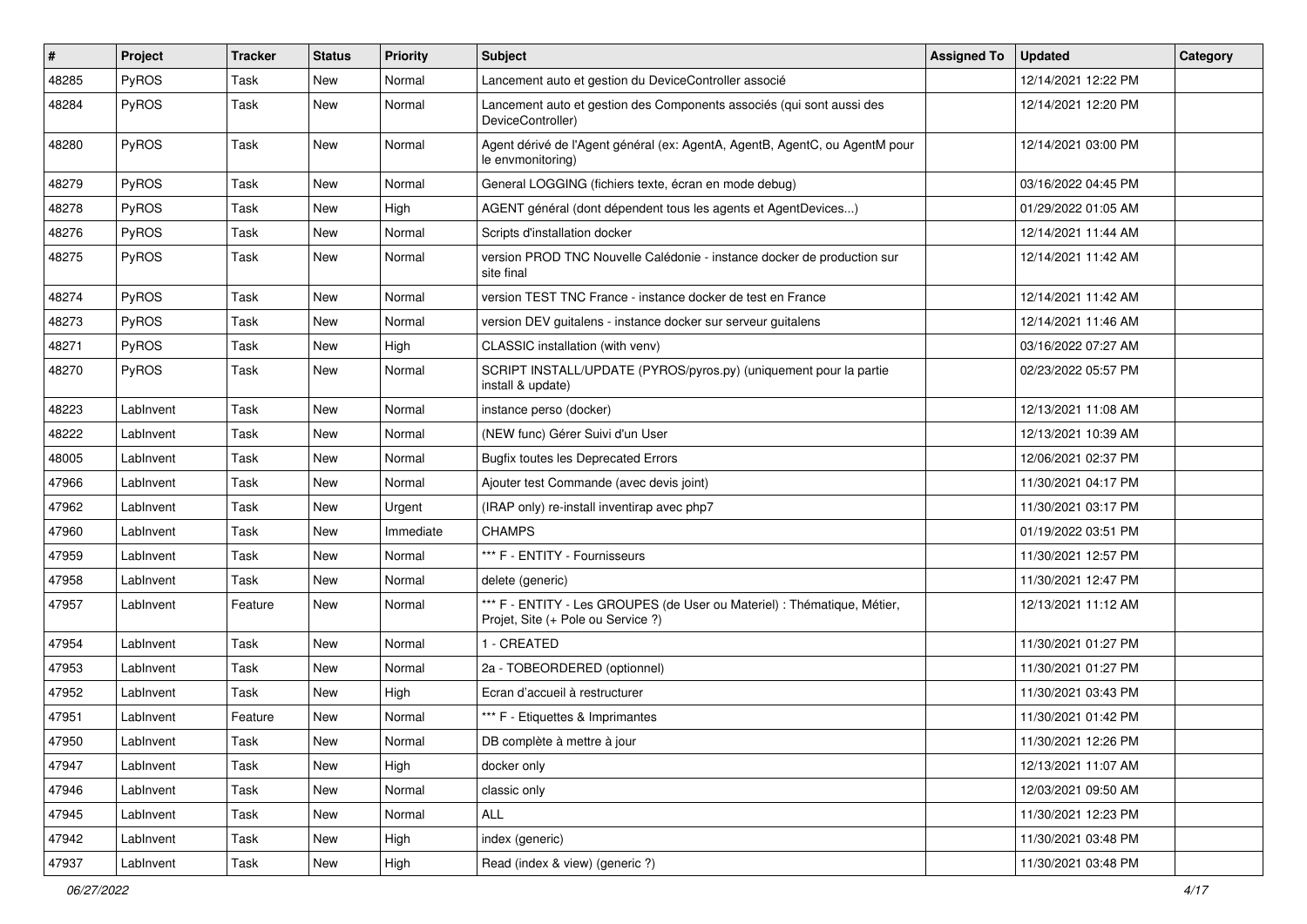| $\pmb{\#}$ | Project   | <b>Tracker</b> | <b>Status</b> | <b>Priority</b> | <b>Subject</b>                                                                            | <b>Assigned To</b> | <b>Updated</b>      | Category |
|------------|-----------|----------------|---------------|-----------------|-------------------------------------------------------------------------------------------|--------------------|---------------------|----------|
| 47936      | LabInvent | Task           | <b>New</b>    | High            | 3-4 - TBO & ARCHIVED                                                                      |                    | 11/30/2021 03:43 PM |          |
| 47935      | LabInvent | Task           | New           | Normal          | 2b - VALIDATED                                                                            |                    | 11/30/2021 01:27 PM |          |
| 47934      | LabInvent | Task           | New           | High            | LIFECYCLE (Status): CREATED => (TBO) => VALIDATED => TBA =><br><b>ARCHIVED</b>            |                    | 11/30/2021 03:43 PM |          |
| 47932      | LabInvent | Feature        | <b>New</b>    | Normal          | *** F - DOC (documentation)                                                               |                    | 11/30/2021 01:10 PM |          |
| 47930      | LabInvent | Task           | <b>New</b>    | Normal          | *** F - ENTITY - QrCode                                                                   |                    | 11/30/2021 01:26 PM |          |
| 47927      | LabInvent | Task           | <b>New</b>    | High            | A gérer via fichier conf YAML                                                             |                    | 11/30/2021 03:47 PM |          |
| 47926      | LabInvent | Task           | New           | High            | Instance DEMO docker - à installer sur hyp2 puis sur VM pweb3                             |                    | 12/13/2021 11:07 AM |          |
| 47925      | LabInvent | Task           | New           | Normal          | (après cakephp v4) Passer à Php 8                                                         |                    | 11/30/2021 11:48 AM |          |
| 47924      | LabInvent | Task           | <b>New</b>    | Normal          | (après 3.9) Passer à v4                                                                   |                    | 11/30/2021 11:48 AM |          |
| 47922      | LabInvent | Task           | New           | Immediate       | Passer directement à v3.LAST (3.10.1)                                                     |                    | 12/02/2021 04:45 PM |          |
| 47921      | LabInvent | Feature        | <b>New</b>    | Immediate       | *** F - Framework CakePhp                                                                 |                    | 12/02/2021 04:45 PM |          |
| 47914      | LabInvent | Task           | New           | High            | index (generic)                                                                           |                    | 11/30/2021 03:50 PM |          |
| 47913      | LabInvent | Task           | <b>New</b>    | Normal          | ROLES (profils)                                                                           |                    | 11/30/2021 01:39 PM |          |
| 47912      | LabInvent | Task           | <b>New</b>    | High            | (VUE) Elements et Helper                                                                  |                    | 11/30/2021 03:51 PM |          |
| 47911      | LabInvent | Task           | <b>New</b>    | Normal          | Create/Update (add edit generic)                                                          |                    | 11/30/2021 11:04 AM |          |
| 47907      | LabInvent | Task           | New           | Normal          | *** F - Config YAML (champs materiels) : champs obligatoires, recommandés,<br>ou readonly |                    | 11/30/2021 01:25 PM |          |
| 47906      | LabInvent | Task           | <b>New</b>    | Urgent          | Champs virtuels                                                                           |                    | 11/30/2021 03:50 PM |          |
| 47905      | LabInvent | Task           | <b>New</b>    | Urgent          | Read (index & view) (generic)                                                             |                    | 12/01/2021 11:21 AM |          |
| 47903      | LabInvent | Task           | New           | Urgent          | Rappels automatiques pour les suivis récurrents (périodiques)                             |                    | 12/01/2021 11:17 AM |          |
| 47901      | LabInvent | Task           | New           | Urgent          | Read (view & index)                                                                       |                    | 12/01/2021 11:17 AM |          |
| 47899      | LabInvent | Task           | New           | Urgent          | view (generic)                                                                            |                    | 12/01/2021 11:21 AM |          |
| 47897      | LabInvent | Task           | New           | High            | *** F - Stats (Users)                                                                     |                    | 11/30/2021 03:48 PM |          |
| 47895      | LabInvent | Feature        | <b>New</b>    | Normal          | *** F - ENTITY - Documents attachés (à Materiel ou Suivi)                                 |                    | 12/13/2021 11:09 AM |          |
| 47893      | LabInvent | Task           | New           | Normal          | <b>Views</b>                                                                              |                    | 11/30/2021 01:21 PM |          |
| 47890      | LabInvent | Task           | New           | High            | Commander (demande achat)                                                                 |                    | 01/19/2022 03:48 PM |          |
| 47889      | LabInvent | Task           | <b>New</b>    | Normal          | Changer statut - setStatusTo*()                                                           |                    | 11/30/2021 01:19 PM |          |
| 47886      | LabInvent | Task           | New           | Urgent          | Notifications                                                                             |                    | 11/30/2021 03:45 PM |          |
| 47885      | LabInvent | Task           | New           | Normal          | filtrage (voir formulaire index)                                                          |                    | 11/30/2021 01:30 PM |          |
| 47884      | LabInvent | Task           | <b>New</b>    | High            | partitionnement par Site (besoin IP2I/LMA)                                                |                    | 11/30/2021 03:43 PM |          |
| 47883      | LabInvent | Task           | New           | Normal          | formulaire de recherche multi-critères                                                    |                    | 11/30/2021 01:30 PM |          |
| 47882      | LabInvent | Task           | <b>New</b>    | High            | Delete - delete                                                                           |                    | 11/30/2021 03:42 PM |          |
| 47881      | LabInvent | Task           | New           | High            | Read - view                                                                               |                    | 11/30/2021 03:42 PM |          |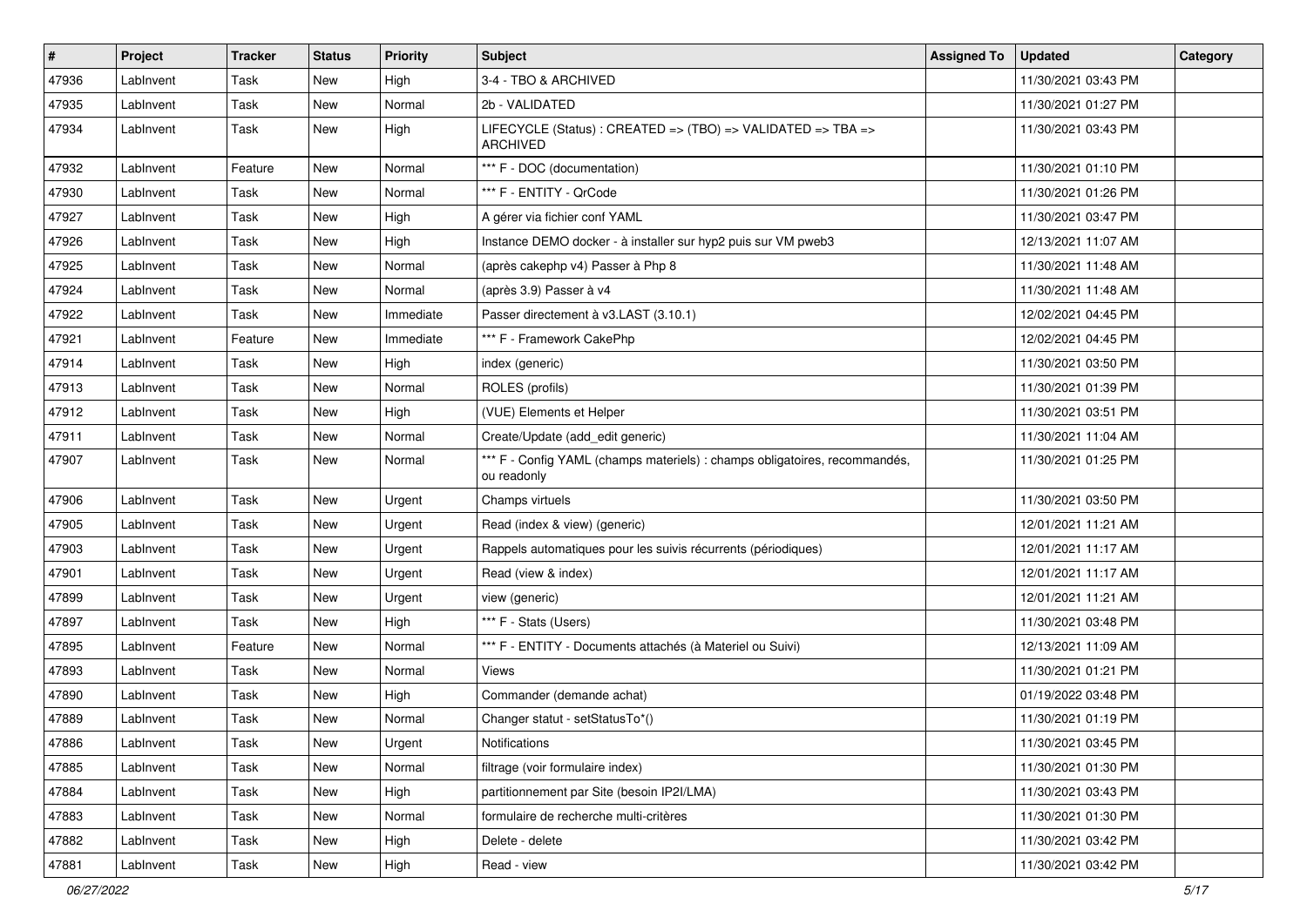| #     | Project      | <b>Tracker</b> | <b>Status</b> | <b>Priority</b> | <b>Subject</b>                                                           | <b>Assigned To</b> | <b>Updated</b>      | Category |
|-------|--------------|----------------|---------------|-----------------|--------------------------------------------------------------------------|--------------------|---------------------|----------|
| 47880 | LabInvent    | Task           | <b>New</b>    | Normal          | Read - index                                                             |                    | 11/30/2021 01:16 PM |          |
| 47879 | LabInvent    | Task           | New           | High            | Create/Update - add_edit                                                 |                    | 11/30/2021 03:42 PM |          |
| 47878 | LabInvent    | Task           | New           | High            | Autres                                                                   |                    | 11/30/2021 03:44 PM |          |
| 47877 | LabInvent    | Task           | New           | High            | find (search)                                                            |                    | 11/30/2021 03:43 PM |          |
| 47876 | LabInvent    | Task           | New           | High            | CRUD                                                                     |                    | 11/30/2021 03:42 PM |          |
| 47875 | LabInvent    | Feature        | New           | Urgent          | *** F - ENTITY GÉNÉRIQUE - Actions & Vues génériques (& Refactorisation) |                    | 12/01/2021 11:21 AM |          |
| 47874 | LabInvent    | Task           | <b>New</b>    | Urgent          | <b>Stats</b>                                                             |                    | 11/30/2021 03:44 PM |          |
| 47873 | LabInvent    | Task           | New           | Normal          | Model (Entity & Table)                                                   |                    | 12/01/2021 09:37 AM |          |
| 47872 | LabInvent    | Task           | New           | High            | Actions & Vues                                                           |                    | 11/30/2021 03:42 PM |          |
| 47871 | LabInvent    | Task           | New           | Normal          | Autorisations                                                            |                    | 11/30/2021 01:29 PM |          |
| 47870 | LabInvent    | Task           | New           | Normal          | Tests (Materiels)                                                        |                    | 11/30/2021 03:38 PM |          |
| 47869 | LabInvent    | Feature        | <b>New</b>    | Normal          | *** F - Tests                                                            |                    | 12/06/2021 02:28 PM |          |
| 47868 | LabInvent    | Task           | New           | Normal          | *** F - Super Entité (AppController, AppTable)                           |                    | 11/30/2021 01:34 PM |          |
| 47867 | LabInvent    | Task           | New           | High            | *** F - Autorisations (Users)                                            |                    | 11/30/2021 03:47 PM |          |
| 47866 | LabInvent    | Feature        | <b>New</b>    | Urgent          | *** F - Installation                                                     |                    | 12/13/2021 11:08 AM |          |
| 47865 | LabInvent    | Feature        | New           | Normal          | *** F - Configuration générale                                           |                    | 12/13/2021 11:06 AM |          |
| 47864 | LabInvent    | Feature        | <b>New</b>    | Normal          | *** F - ENTITY - Autres                                                  |                    | 11/30/2021 12:57 PM |          |
| 47863 | LabInvent    | Feature        | New           | High            | *** F - ENTITY - Users                                                   |                    | 11/30/2021 03:43 PM |          |
| 47862 | LabInvent    | Feature        | New           | Normal          | *** F - ENTITY - Prets (de Materiel)                                     |                    | 12/13/2021 11:10 AM |          |
| 47861 | LabInvent    | Feature        | <b>New</b>    | Urgent          | *** F - ENTITY - Suivis (de Materiel ou User)                            |                    | 12/13/2021 11:10 AM |          |
| 47860 | LabInvent    | Feature        | New           | Immediate       | *** F - ENTITY - Materiels                                               |                    | 01/19/2022 03:51 PM |          |
| 47447 | PyROS        | Task           | New           | Normal          | (F05) ACTIONS (CRUD), VIEWS, and AUTHORIZATIONS                          |                    | 02/23/2022 10:45 AM |          |
| 47446 | PyROS        | Task           | New           | Normal          | <b>DOSSIER SSI</b>                                                       |                    | 10/11/2021 11:32 AM |          |
| 47445 | PyROS        | Task           | <b>New</b>    | Normal          | CAHIER DE RECETTE (NC)                                                   |                    | 10/11/2021 11:31 AM |          |
| 47444 | PyROS        | Task           | <b>New</b>    | Normal          | MANUELS UTILISATION, INSTALLATION, ET MAINTENANCE                        |                    | 10/11/2021 11:31 AM |          |
| 47443 | <b>PyROS</b> | Task           | New           | Normal          | RAPPORT DES TESTS & VALIDATIONS (application du plan de test)            |                    | 10/11/2021 11:31 AM |          |
| 47442 | PyROS        | Task           | New           | Normal          | PLAN DE TESTS ET DE VALIDATIONS                                          |                    | 10/11/2021 11:33 AM |          |
| 47441 | PyROS        | Task           | New           | Normal          | DOSSIER DE DÉFINITION                                                    |                    | 10/11/2021 11:32 AM |          |
| 47440 | PyROS        | Task           | New           | Normal          | <b>LIVRABLES</b>                                                         |                    | 10/11/2021 11:29 AM |          |
| 47439 | PyROS        | Task           | New           | Normal          | PA et PK CNES                                                            |                    | 01/31/2022 11:29 AM |          |
| 47438 | PyROS        | Task           | New           | Normal          | PK5 (2023-06) - Doc LIVRABLES (et Présentations)                         |                    | 10/11/2021 11:26 AM |          |
| 47437 | PyROS        | Task           | New           | Normal          | PA4.1 (2023-05) - Présentations et Rapport Avancement                    |                    | 10/11/2021 11:25 AM |          |
| 47436 | PyROS        | Task           | New           | Normal          | PK4 (2023-02) - Doc LIVRABLES (et Présentations)                         |                    | 10/11/2021 11:23 AM |          |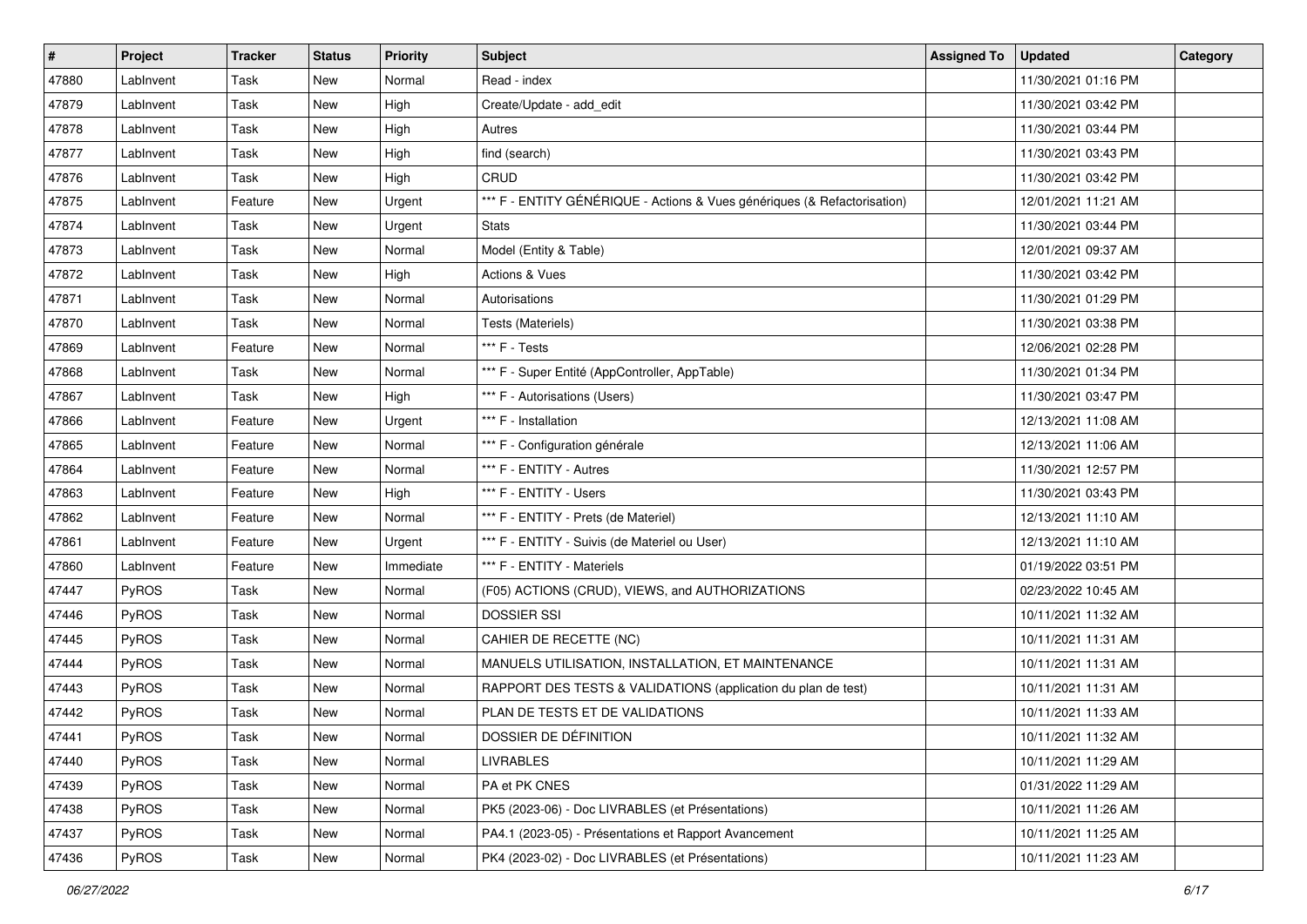| $\vert$ # | Project | <b>Tracker</b> | <b>Status</b> | <b>Priority</b> | <b>Subject</b>                                                                              | <b>Assigned To</b> | <b>Updated</b>      | Category |
|-----------|---------|----------------|---------------|-----------------|---------------------------------------------------------------------------------------------|--------------------|---------------------|----------|
| 47435     | PyROS   | Task           | <b>New</b>    | Normal          | PA3.2 (2023-02) - Présentations et Rapport Avancement                                       |                    | 10/11/2021 11:22 AM |          |
| 47433     | PyROS   | Task           | New           | Normal          | PA3.1 (2023-01) - Présentations et Rapport Avancement                                       |                    | 10/11/2021 11:22 AM |          |
| 47432     | PyROS   | Task           | New           | Normal          | PK3 (2023-01) - Doc LIVRABLES (et Présentations)                                            |                    | 10/11/2021 11:20 AM |          |
| 47431     | PyROS   | Task           | New           | Normal          | PA2.2 (2022-10) - Présentations et Rapport Avancement                                       |                    | 10/11/2021 11:19 AM |          |
| 47430     | PyROS   | Task           | <b>New</b>    | Normal          | PA2.1 (2022-08) - Présentations et Rapport Avancement                                       |                    | 10/11/2021 11:18 AM |          |
| 47428     | PyROS   | Task           | <b>New</b>    | Normal          | PK2 (2022-06) - Présentations + RA + Doc LIVRABLES                                          |                    | 01/31/2022 11:34 AM |          |
| 47419     | PyROS   | Task           | <b>New</b>    | Normal          | F16 FUNCTIONAL Tests                                                                        |                    | 10/11/2021 10:11 AM |          |
| 47418     | PyROS   | Task           | New           | Normal          | F15 FUNCTIONAL Tests                                                                        |                    | 10/11/2021 10:11 AM |          |
| 47416     | PyROS   | Task           | New           | Normal          | F13 FUNCTIONAL Tests                                                                        |                    | 10/11/2021 10:11 AM |          |
| 47415     | PyROS   | Task           | <b>New</b>    | Normal          | F12 FUNCTIONAL Tests                                                                        |                    | 10/11/2021 10:11 AM |          |
| 47414     | PyROS   | Task           | <b>New</b>    | Normal          | F11 FUNCTIONAL Tests                                                                        |                    | 10/11/2021 10:10 AM |          |
| 47413     | PyROS   | Task           | New           | Normal          | F10 FUNCTIONAL Tests                                                                        |                    | 10/11/2021 10:10 AM |          |
| 47411     | PyROS   | Task           | New           | Normal          | <b>F08 FUNCTIONAL Tests</b>                                                                 |                    | 10/11/2021 10:10 AM |          |
| 47410     | PyROS   | Task           | <b>New</b>    | Normal          | F07 FUNCTIONAL Tests                                                                        |                    | 10/11/2021 10:10 AM |          |
| 47409     | PyROS   | Task           | <b>New</b>    | Normal          | F06 FUNCTIONAL Tests                                                                        |                    | 10/11/2021 10:10 AM |          |
| 47403     | PyROS   | Task           | New           | Normal          | HIGH LEVEL FUNCTION TESTS - Transversal functionalities TESTs involving<br>several features |                    | 10/11/2021 10:08 AM |          |
| 47402     | PyROS   | Task           | <b>New</b>    | Normal          | INTEGRATION TESTS - FEATURES integration tests with each other                              |                    | 10/11/2021 10:07 AM |          |
| 47401     | PyROS   | Task           | New           | Normal          | FUNCTIONAL TESTS - Each FEATURE functional tests                                            |                    | 10/11/2021 11:42 AM |          |
| 47393     | PyROS   | Task           | <b>New</b>    | Normal          | Device Config file (cf F14)                                                                 |                    | 12/14/2021 12:33 PM |          |
| 47392     | PyROS   | Task           | New           | Normal          | Device Commands Grammar (Generic & Native)                                                  |                    | 12/14/2021 12:32 PM |          |
| 47391     | PyROS   | Task           | <b>New</b>    | Normal          | Device Simulator (DeviceSimulator)                                                          |                    | 12/14/2021 12:32 PM |          |
| 47390     | PyROS   | Task           | <b>New</b>    | Normal          | Device Agent (AgentDevice) (de type Agent)                                                  |                    | 12/14/2021 12:32 PM |          |
| 47389     | PyROS   | Task           | New           | Normal          | Device Controller (DeviceController)                                                        |                    | 12/14/2021 12:29 PM |          |
| 47388     | PyROS   | Task           | New           | High            | (F14) ENTITIES - definition & implementation - CONFIG FILES                                 |                    | 01/29/2022 01:25 AM |          |
| 47387     | PyROS   | Task           | New           | Normal          | (F14) CRUD config                                                                           |                    | 01/29/2022 01:24 AM |          |
| 47386     | PyROS   | Task           | New           | Normal          | (F03) Initial data (fixture)                                                                |                    | 12/15/2021 07:32 AM |          |
| 47375     | PyROS   | Task           | New           | Normal          | Association quota SP                                                                        |                    | 10/11/2021 10:37 AM |          |
| 46790     | PyROS   | Task           | New           | Normal          | F16 - EXIGENCES satisfaites (+ tests mis à jour)                                            |                    | 09/14/2021 02:47 PM |          |
| 46789     | PyROS   | Task           | New           | Normal          | F15 - EXIGENCES satisfaites (+ tests mis à jour)                                            |                    | 09/14/2021 02:47 PM |          |
| 46788     | PyROS   | Task           | New           | Normal          | (F14) EXIGENCES satisfaites (+ tests mis à jour)                                            |                    | 01/29/2022 01:24 AM |          |
| 46787     | PyROS   | Task           | New           | Normal          | (F09) REQUIREMENTS validated (+ tests udpated)                                              |                    | 12/14/2021 12:18 PM |          |
| 46786     | PyROS   | Task           | New           | Normal          | F08 - EXIGENCES satisfaites (+ tests mis à jour)                                            |                    | 09/14/2021 02:45 PM |          |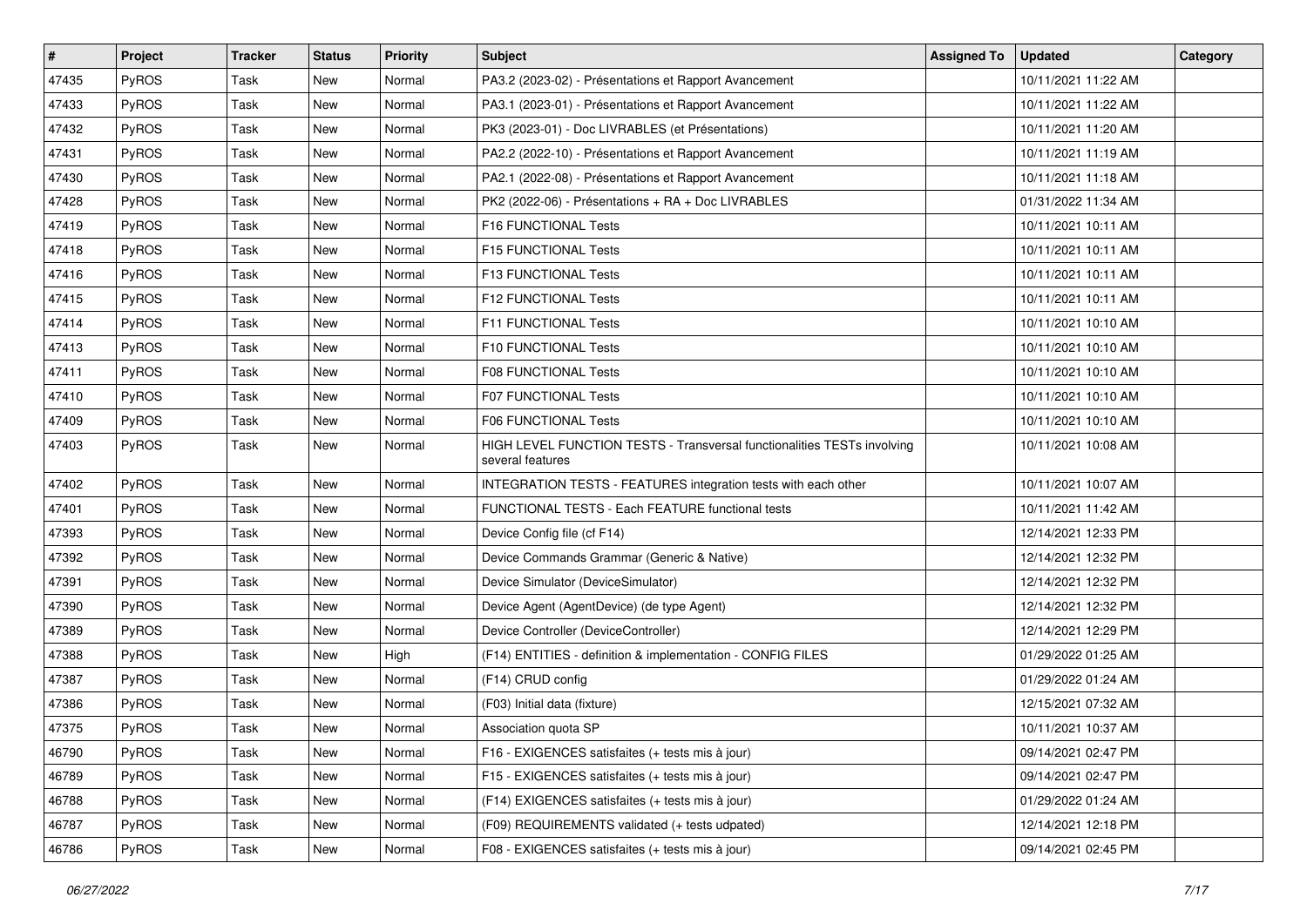| #     | Project      | <b>Tracker</b> | <b>Status</b> | <b>Priority</b> | <b>Subject</b>                                        | <b>Assigned To</b> | <b>Updated</b>      | Category |
|-------|--------------|----------------|---------------|-----------------|-------------------------------------------------------|--------------------|---------------------|----------|
| 46785 | PyROS        | Task           | <b>New</b>    | Normal          | F07 - EXIGENCES satisfaites (+ tests mis à jour)      |                    | 09/14/2021 02:44 PM |          |
| 46783 | PyROS        | Task           | <b>New</b>    | Normal          | F04 - EXIGENCES satisfaites (+ tests mis à jour)      |                    | 09/14/2021 02:43 PM |          |
| 46782 | <b>PyROS</b> | Task           | New           | Normal          | F03 - EXIGENCES satisfaites (+ tests mis à jour)      |                    | 09/14/2021 02:43 PM |          |
| 46781 | PyROS        | Task           | New           | Normal          | (F02) EXIGENCES satisfaites (+ tests mis à jour)      |                    | 01/29/2022 01:27 AM |          |
| 46780 | PyROS        | Task           | <b>New</b>    | Normal          | (F01) EXIGENCES satisfaites (+ tests mis à jour)      |                    | 10/08/2021 06:01 PM |          |
| 45818 | PyROS        | Task           | <b>New</b>    | Normal          | (F14) TESTS to validate this feature                  |                    | 08/09/2021 10:43 AM |          |
| 45816 | PyROS        | Task           | <b>New</b>    | Normal          | <b>SP Delete</b>                                      |                    | 10/28/2021 08:35 AM |          |
| 45815 | PyROS        | Task           | New           | Normal          | test_SCP_manage_quota                                 |                    | 09/22/2021 04:47 PM |          |
| 45811 | PyROS        | Task           | New           | Normal          | SP update                                             |                    | 11/03/2021 09:16 AM |          |
| 45810 | PyROS        | Task           | New           | Normal          | SP Read (view list and view 1)                        |                    | 10/27/2021 02:47 PM |          |
| 45809 | PyROS        | Task           | New           | Normal          | <b>SP Create</b>                                      |                    | 10/27/2021 08:42 AM |          |
| 45791 | PyROS        | Task           | New           | Normal          | PA1.1 (2022-03) - Présentations et Rapport Avancement |                    | 10/11/2021 11:14 AM |          |
| 45790 | PyROS        | Task           | New           | Normal          | PK1 (2022-01) - Présentations + RA + Doc LIVRABLES    |                    | 01/31/2022 11:33 AM |          |
| 45776 | PyROS        | Task           | <b>New</b>    | Normal          | <b>Test User Delete</b>                               |                    | 08/13/2021 01:46 PM |          |
| 45772 | PyROS        | Task           | <b>New</b>    | Normal          | Test User Read (view list and view 1)                 |                    | 08/13/2021 01:51 PM |          |
| 45766 | <b>PyROS</b> | Task           | New           | Normal          | <b>Test User Update</b>                               |                    | 08/13/2021 01:53 PM |          |
| 45762 | PyROS        | Task           | New           | Normal          | <b>Test User Connexion</b>                            |                    | 08/13/2021 01:55 PM |          |
| 45761 | PyROS        | Task           | New           | Normal          | Test User Create (registration)                       |                    | 08/13/2021 01:54 PM |          |
| 45756 | PyROS        | Task           | New           | Normal          | QUOTA & PRIO - Gestion du quota et de la priorité     |                    | 10/11/2021 10:35 AM |          |
| 45748 | PyROS        | Task           | <b>New</b>    | Normal          | Définir Accesseurs (getX())                           |                    | 01/29/2022 01:21 AM |          |
| 45556 | PyROS        | Task           | New           | Normal          | User activation/deactivation                          |                    | 06/25/2021 08:18 AM |          |
| 45552 | PyROS        | Task           | New           | Normal          | General configuration integration                     |                    | 03/15/2022 11:15 PM |          |
| 45485 | PyROS        | Feature        | <b>New</b>    | High            | **** D0 - GENERAL, ADMINISTRATIVE & TECHNICAL         |                    | 03/16/2022 04:53 PM |          |
| 45484 | PyROS        | Feature        | New           | Normal          | **** D5 - Images management (L1-L2)                   |                    | 02/02/2022 02:36 PM |          |
| 45483 | PyROS        | Feature        | <b>New</b>    | High            | **** D4 - Images production (L0)                      |                    | 03/16/2022 07:28 AM |          |
| 45482 | PyROS        | Feature        | New           | High            | **** D3 - Sequences submission & plannig              |                    | 02/22/2022 03:01 PM |          |
| 45481 | PyROS        | Feature        | New           | Normal          | **** D2 - Users & Programs                            |                    | 03/29/2022 09:17 AM |          |
| 45480 | PyROS        | Feature        | <b>New</b>    | High            | **** D1 - System Security & Control                   |                    | 05/24/2022 02:55 PM |          |
| 45452 | PyROS        | Story          | New           | Normal          | *** REQ-0XX REQUIREMENTS FROM CNES (PR)               |                    | 06/14/2021 01:17 PM |          |
| 45346 | PyROS        | Task           | New           | Normal          | (F10) ENTITIES - Initial data (fixture)               |                    | 06/03/2021 09:17 AM |          |
| 45295 | PyROS        | Task           | New           | Normal          | Create DARK files (acquisition)                       |                    | 05/27/2021 11:22 AM |          |
| 45294 | PyROS        | Task           | New           | Normal          | Create BIAS files (acquisition)                       |                    | 05/27/2021 11:22 AM |          |
| 45293 | PyROS        | Task           | New           | Normal          | Create FLAT files (acquisition)                       |                    | 05/27/2021 11:21 AM |          |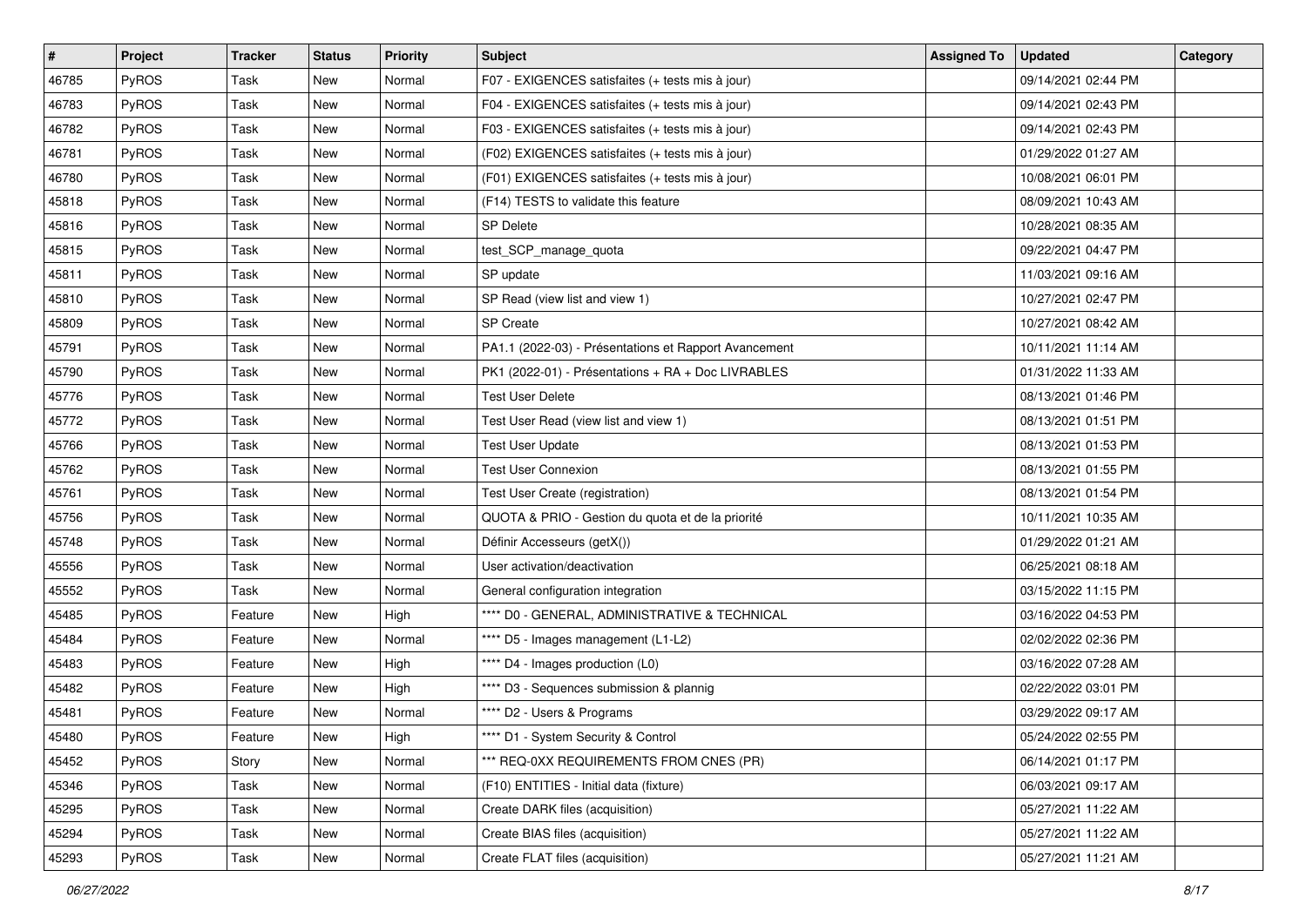| #     | Project      | Tracker | <b>Status</b> | <b>Priority</b> | <b>Subject</b>                                                                                                          | <b>Assigned To</b> | <b>Updated</b>      | Category |
|-------|--------------|---------|---------------|-----------------|-------------------------------------------------------------------------------------------------------------------------|--------------------|---------------------|----------|
| 45292 | PyROS        | Task    | <b>New</b>    | Normal          | (F10) TESTS to validate this feature                                                                                    |                    | 05/27/2021 11:11 AM |          |
| 45291 | PyROS        | Task    | <b>New</b>    | Normal          | (F10) AUTHORIZATIONS for this feature (who can do what) : documentation &<br>implementation                             |                    | 06/08/2021 08:19 AM |          |
| 45290 | PyROS        | Task    | <b>New</b>    | Normal          | (F10) ENTITIES - definition & implementation                                                                            |                    | 06/03/2021 09:17 AM |          |
| 45195 | <b>PyROS</b> | Story   | <b>New</b>    | Normal          | REQ-122 Page information état agent                                                                                     |                    | 05/12/2021 12:18 PM |          |
| 45194 | <b>PyROS</b> | Story   | <b>New</b>    | Normal          | REQ-121 Limiter le nombre d'essais de connexion d'un utilisateur                                                        |                    | 05/12/2021 12:17 PM |          |
| 45193 | PyROS        | Story   | <b>New</b>    | Normal          | REQ-120 Pages web dédiées pour gérer différents besoins                                                                 |                    | 05/12/2021 12:17 PM |          |
| 45192 | <b>PyROS</b> | Story   | New           | Normal          | REQ-119 Analyse images : le service de traitement d'images doit être<br>interopérable (à distance, par service externe) |                    | 05/12/2021 12:17 PM |          |
| 45191 | PyROS        | Story   | <b>New</b>    | Normal          | REQ-118 Avoir un obturateur sur les caméras (Utile pour faire les Dark)                                                 |                    | 05/12/2021 12:16 PM |          |
| 45190 | <b>PyROS</b> | Story   | New           | Normal          | REQ-117 Calibration : génération des images de calibration en fonction du<br>temps (DBF) (Dark dépend du temps pose)    |                    | 05/12/2021 12:16 PM |          |
| 45189 | PyROS        | Story   | New           | Normal          | REQ-116 Calibration astro: trouver une solution quand l'image est distendue<br>(distortion)                             |                    | 05/12/2021 12:16 PM |          |
| 45188 | PyROS        | Story   | <b>New</b>    | Normal          | REQ-115 Calibration : traiter efficacement les fichiers de calibration DBF (dark,<br>bias, flat)                        |                    | 05/12/2021 12:15 PM |          |
| 45187 | PyROS        | Story   | <b>New</b>    | Normal          | REQ-114 Planification des séquences : Equité                                                                            |                    | 05/12/2021 12:15 PM |          |
| 45186 | PyROS        | Story   | <b>New</b>    | Normal          | REQ-113 Planification des séquences : Efficacité, efficience                                                            |                    | 05/12/2021 12:15 PM |          |
| 45185 | <b>PyROS</b> | Story   | <b>New</b>    | Normal          | REQ-112 Planification des séquences : Flexibilité                                                                       |                    | 05/12/2021 12:14 PM |          |
| 45184 | PyROS        | Story   | <b>New</b>    | Normal          | REQ-111 Mise en sécurité automatique en cas de cyclone                                                                  |                    | 03/16/2022 04:38 PM |          |
| 45183 | <b>PyROS</b> | Story   | <b>New</b>    | Normal          | REQ-110 Arrêt et redémarrage automatique en cas de coupure électrique                                                   |                    | 03/16/2022 04:38 PM |          |
| 45182 | <b>PyROS</b> | Story   | <b>New</b>    | Normal          | REQ-109 Afficher infos utiles sur les requetes/séquences                                                                |                    | 05/12/2021 12:13 PM |          |
| 45181 | <b>PyROS</b> | Story   | <b>New</b>    | Normal          | REQ-108 Pouvoir déposer dans différents systèmes de coordonnées                                                         |                    | 02/22/2022 04:38 PM |          |
| 45180 | <b>PyROS</b> | Story   | New           | Normal          | REQ-107 Suivi complet d'une requête, depuis son dépot, jusqu'à son<br>exécution, en passant par sa planification        |                    | 05/12/2021 12:12 PM |          |
| 45179 | PyROS        | Story   | <b>New</b>    | Normal          | REQ-106 Requete appartient à un SP (lié à un PI qui est lié à des users)                                                |                    | 05/12/2021 12:12 PM |          |
| 45178 | <b>PyROS</b> | Story   | New           | Normal          | REQ-105 Pouvoir enlever une séquence (scène) déposée pour en déposer une<br>autre                                       |                    | 05/12/2021 12:11 PM |          |
| 45177 | PyROS        | Story   | New           | Normal          | REQ-104 Rôles utilisateurs (profils)                                                                                    |                    | 05/12/2021 12:11 PM |          |
| 45176 | PyROS        | Story   | New           | Normal          | REQ-103 Connexion unique pour accéder à tous les services, si possible via<br>annuaire LDAP                             |                    | 05/12/2021 12:10 PM |          |
| 45175 | PyROS        | Story   | New           | Normal          | REQ-102 Surveillance et sécurisation de la BD                                                                           |                    | 03/16/2022 04:38 PM |          |
| 45174 | PyROS        | Story   | New           | Normal          | REQ-213 Sauvegarde temporaire des images brutes pour opérations de<br>maintenance                                       |                    | 05/12/2021 12:01 PM |          |
| 45173 | PyROS        | Story   | New           | Normal          | REQ-212 Espace privé pour extensions et déploiement sans git                                                            |                    | 05/12/2021 12:00 PM |          |
| 45172 | PyROS        | Story   | New           | Normal          | REQ-211 Allsky scan                                                                                                     |                    | 05/12/2021 11:58 AM |          |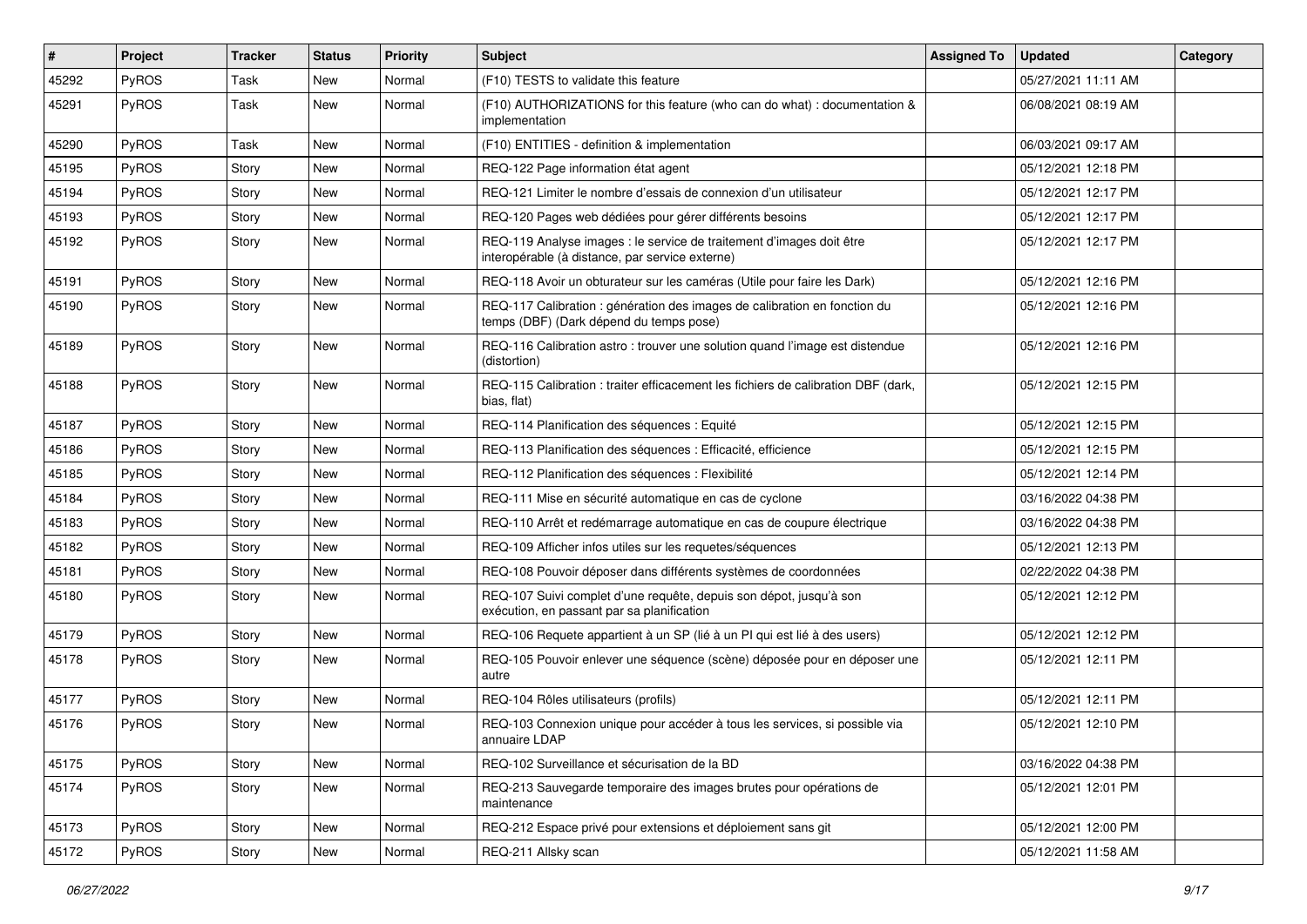| $\sharp$ | Project      | Tracker | <b>Status</b> | <b>Priority</b> | <b>Subject</b>                                                         | <b>Assigned To</b> | <b>Updated</b>      | Category |
|----------|--------------|---------|---------------|-----------------|------------------------------------------------------------------------|--------------------|---------------------|----------|
| 45171    | PyROS        | Story   | <b>New</b>    | Normal          | REQ-210 Affichage contenu BD                                           |                    | 05/12/2021 11:58 AM |          |
| 45170    | PyROS        | Story   | <b>New</b>    | Normal          | REQ-209 Lecture des logs                                               |                    | 05/12/2021 11:58 AM |          |
| 45169    | <b>PyROS</b> | Story   | New           | Normal          | REQ-208 Lecture et téléchargement des images                           |                    | 05/12/2021 11:57 AM |          |
| 45168    | PyROS        | Story   | <b>New</b>    | Normal          | REQ-207 Rapports de synthèse, outils de monitoring                     |                    | 05/12/2021 11:57 AM |          |
| 45167    | <b>PyROS</b> | Story   | <b>New</b>    | Normal          | REQ-206 Espace mutualisé (comme CADOR)                                 |                    | 05/12/2021 11:57 AM |          |
| 45166    | <b>PyROS</b> | Story   | New           | Normal          | REQ-205 Bandeau en haut de pages pour messages d'info ou avertissement |                    | 05/12/2021 11:56 AM |          |
| 45165    | PyROS        | Story   | <b>New</b>    | Normal          | REQ-204 Architecture site, différents espaces selon les roles          |                    | 05/12/2021 11:56 AM |          |
| 45164    | <b>PyROS</b> | Story   | New           | Normal          | REQ-203 GUI multilingue (choix de la langue)                           |                    | 05/12/2021 11:55 AM |          |
| 45163    | PyROS        | Story   | New           | Normal          | REQ-013 PYROS-10 ordonnancement temps réel                             |                    | 07/01/2021 08:30 AM |          |
| 45162    | PyROS        | Story   | <b>New</b>    | Normal          | REQ-014 PYROS-10 priorité et quotas utilisateurs                       |                    | 07/01/2021 08:29 AM |          |
| 45161    | <b>PyROS</b> | Story   | New           | Normal          | REQ-011 PYROS-10 ordonnanceur sur chaque télescope                     |                    | 07/01/2021 08:29 AM |          |
| 45160    | PyROS        | Story   | <b>New</b>    | Normal          | REQ-012 PYROS-10 limiter les temps morts entre requêtes                |                    | 05/12/2021 10:47 AM |          |
| 45159    | PyROS        | Story   | <b>New</b>    | Normal          | REQ-003 Interface avec les données CNRS de manière authentifiée        |                    | 05/12/2021 10:46 AM |          |
| 45158    | PyROS        | Story   | <b>New</b>    | Normal          | REQ-006 Notification de changement d'état d'une requête                |                    | 05/12/2021 10:45 AM |          |
| 45157    | PyROS        | Story   | <b>New</b>    | Normal          | REQ-002 Déclenchement des jobs sur déclenchement au lieu de scrutation |                    | 05/12/2021 11:46 AM |          |
| 45156    | <b>PyROS</b> | Story   | New           | Normal          | REQ-004 POC GTRS et websocket                                          |                    | 05/12/2021 11:45 AM |          |
| 45155    | PyROS        | Story   | <b>New</b>    | Normal          | REQ-001 planification de tâches récurrentes                            |                    | 05/12/2021 10:44 AM |          |
| 45154    | <b>PyROS</b> | Story   | New           | Normal          | REQ-070 SSI_010 Spécifications techniques SSI                          |                    | 03/16/2022 04:42 PM |          |
| 45153    | PyROS        | Story   | New           | Normal          | REQ-051 Sécurité des systèmes informatique (SSI)                       |                    | 03/16/2022 04:44 PM |          |
| 45152    | PyROS        | Story   | <b>New</b>    | Normal          | REQ-068 ACCEPT_010 Plan de validation et d'essai                       |                    | 05/12/2021 10:42 AM |          |
| 45151    | <b>PyROS</b> | Story   | New           | Normal          | REQ-069 Plan de validation et d'essai                                  |                    | 05/12/2021 10:42 AM |          |
| 45150    | PyROS        | Story   | New           | Normal          | REQ-066 QUALIF_030 Exigence                                            |                    | 05/12/2021 10:41 AM |          |
| 45149    | <b>PyROS</b> | Story   | <b>New</b>    | Normal          | REQ-067 Qualification des exigences                                    |                    | 05/12/2021 10:41 AM |          |
| 45148    | <b>PyROS</b> | Story   | New           | Normal          | REQ-063 Qualification opérationnelle                                   |                    | 05/12/2021 10:40 AM |          |
| 45147    | PyROS        | Story   | <b>New</b>    | Normal          | REQ-059 Qualification technique                                        |                    | 05/12/2021 10:40 AM |          |
| 45146    | <b>PyROS</b> | Story   | New           | Normal          | REQ-064 Déploiement                                                    |                    | 05/12/2021 10:39 AM |          |
| 45145    | PyROS        | Story   | New           | Normal          | REQ-062 QUALIF_020 Qualification opérationnelle                        |                    | 05/12/2021 10:39 AM |          |
| 45144    | PyROS        | Story   | New           | Normal          | REQ-060 JUSTIF_010 Justification de la définition                      |                    | 05/12/2021 10:38 AM |          |
| 45143    | <b>PyROS</b> | Story   | New           | Normal          | REQ-061 Justification de la définition                                 |                    | 05/12/2021 10:37 AM |          |
| 45142    | PyROS        | Story   | New           | Normal          | REQ-058 QUALIF_010 Qualification technique                             |                    | 05/12/2021 10:37 AM |          |
| 45141    | PyROS        | Story   | New           | Normal          | REQ-056 INTERFACE_010 Interfaçage avec PyROS                           |                    | 05/12/2021 10:36 AM |          |
| 45140    | PyROS        | Story   | New           | Normal          | REQ-057 Interfaçage avec TAROT NC                                      |                    | 05/12/2021 10:36 AM |          |
| 45139    | PyROS        | Story   | New           | Normal          | REQ-054 Documentation et Formation                                     |                    | 05/12/2021 10:35 AM |          |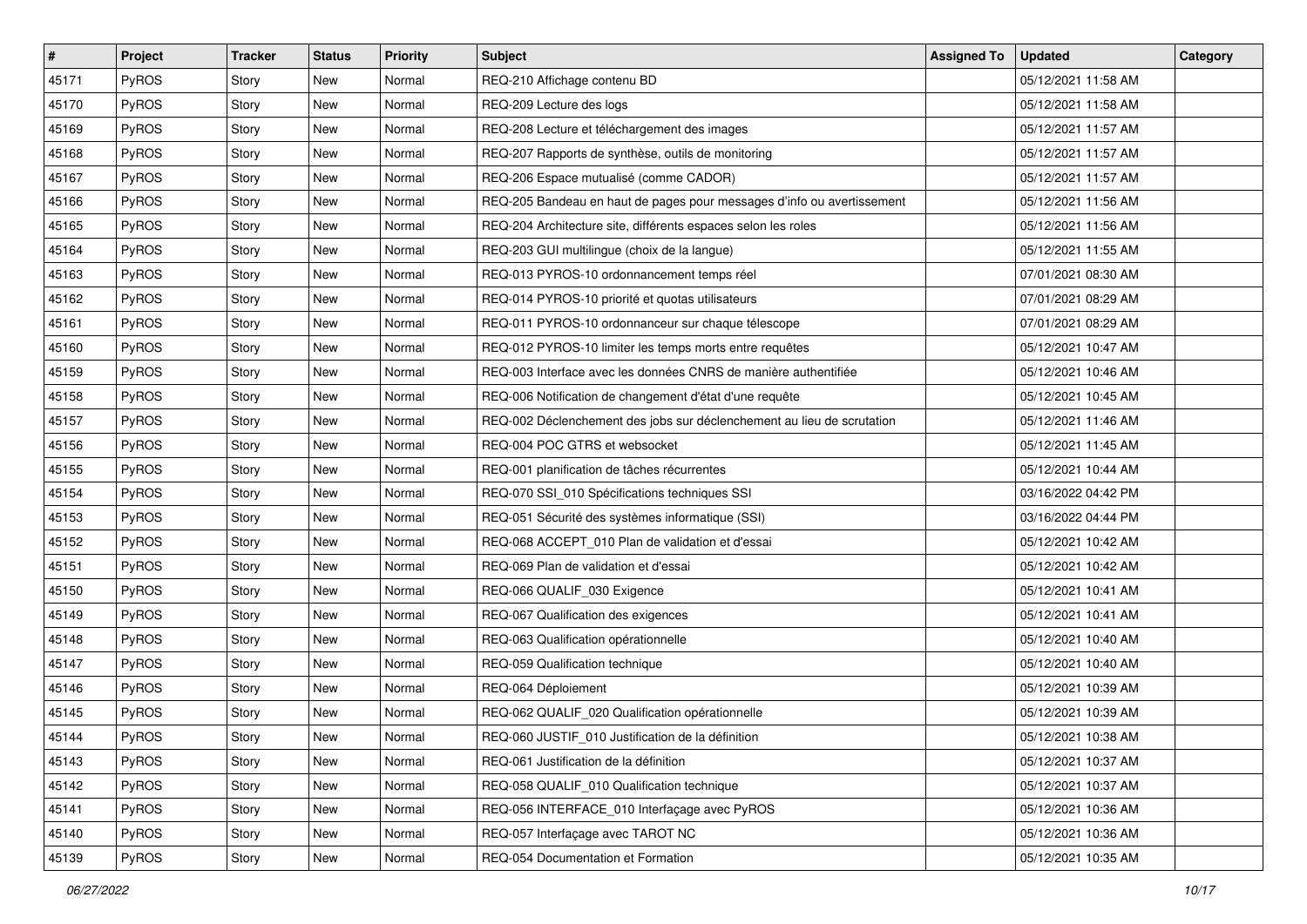| $\vert$ # | Project      | <b>Tracker</b> | <b>Status</b> | <b>Priority</b> | <b>Subject</b>                                                                          | <b>Assigned To</b> | <b>Updated</b>      | Category |
|-----------|--------------|----------------|---------------|-----------------|-----------------------------------------------------------------------------------------|--------------------|---------------------|----------|
| 45138     | PyROS        | Story          | <b>New</b>    | Normal          | REQ-055 ERGO 040 Documentation                                                          |                    | 05/12/2021 10:35 AM |          |
| 45137     | PyROS        | Story          | New           | Normal          | REQ-053 ERGO_030 Formation                                                              |                    | 05/12/2021 10:35 AM |          |
| 45136     | <b>PyROS</b> | Story          | New           | Normal          | REQ-052 ERGO 020 Operabilité                                                            |                    | 05/12/2021 10:34 AM |          |
| 45135     | PyROS        | Story          | New           | Normal          | REQ-050 SURETE_260 Système informatique (SSI)                                           |                    | 03/16/2022 04:42 PM |          |
| 45134     | PyROS        | Story          | New           | Normal          | REQ-043 SURETE_180 Sécurité des personnes : lumière                                     |                    | 05/12/2021 10:33 AM |          |
| 45133     | PyROS        | Story          | New           | Normal          | REQ-042 SURETE_170 Sécurité des personnes : système d'arrêt automatique                 |                    | 05/12/2021 10:33 AM |          |
| 45132     | PyROS        | Story          | New           | Normal          | REQ-031 SURETE 040 Automatisation du bâtiment                                           |                    | 05/12/2021 10:32 AM |          |
| 45131     | <b>PyROS</b> | Story          | New           | Normal          | REQ-049 SURETE_250 Transfert des données                                                |                    | 03/16/2022 04:16 PM |          |
| 45130     | PyROS        | Story          | New           | Normal          | REQ-047 SURETE_240 Sauvegarde des données brutes                                        |                    | 03/16/2022 04:42 PM |          |
| 45129     | PyROS        | Story          | New           | Normal          | REQ-046 SURETE_210 Arrêt du système en cas de condition météorologiques<br>défavorables |                    | 03/16/2022 04:42 PM |          |
| 45128     | PyROS        | Story          | New           | Normal          | REQ-045 SECURITE_200 Système d'alerte                                                   |                    | 03/16/2022 04:42 PM |          |
| 45127     | PyROS        | Story          | New           | Normal          | REQ-044 SURETE_190 Sécurité des personnes : système d'arrêt d'urgence                   |                    | 05/12/2021 10:30 AM |          |
| 45126     | PyROS        | Story          | New           | Normal          | REQ-048 sauvegarde des données brutes                                                   |                    | 03/16/2022 04:43 PM |          |
| 45125     | PyROS        | Story          | New           | Normal          | REQ-041 information sur les composants (ajout)                                          |                    | 05/12/2021 10:29 AM |          |
| 45124     | PyROS        | Story          | New           | Normal          | REQ-038 focalisation, alignement,                                                       |                    | 05/12/2021 10:29 AM |          |
| 45123     | PyROS        | Story          | New           | Normal          | REQ-036 logiciel pour la maintenance à distance                                         |                    | 05/12/2021 10:28 AM |          |
| 45122     | PyROS        | Story          | <b>New</b>    | Normal          | REQ-032 automatisation du bâtiment et du télescope                                      |                    | 05/12/2021 10:27 AM |          |
| 45121     | PyROS        | Story          | New           | Normal          | REQ-009 requêtes de calibration                                                         |                    | 05/12/2021 10:54 AM |          |
| 45120     | PyROS        | Story          | New           | Normal          | REQ-017 Information sur les requêtes soumises par l'utilisateur                         |                    | 05/12/2021 10:55 AM |          |
| 45119     | <b>PyROS</b> | Story          | New           | Normal          | REQ-008 requêtes SST flexibles                                                          |                    | 05/12/2021 10:54 AM |          |
| 45118     | PyROS        | Story          | New           | Normal          | REQ-016 informations sur les composants de l'observatoire                               |                    | 05/12/2021 10:55 AM |          |
| 45117     | PyROS        | Story          | New           | Normal          | REQ-019 Mise à disposition des images et mesures                                        |                    | 05/12/2021 10:55 AM |          |
| 45116     | PyROS        | Story          | New           | Normal          | REQ-039 SURETE 160 Sauvegarde des pannes                                                |                    | 05/12/2021 10:56 AM |          |
| 45115     | PyROS        | Story          | New           | Normal          | REQ-035 SURETE_130 Maintenance à distance                                               |                    | 05/12/2021 10:56 AM |          |
| 45114     | <b>PyROS</b> | Story          | New           | Normal          | REQ-021 FONC 020 Saut en déclinaison entre chaque image                                 |                    | 05/12/2021 10:15 AM |          |
| 45113     | PyROS        | Story          | New           | Normal          | REQ-024 FONC_080 Directions et trajectoires accessibles                                 |                    | 05/12/2021 10:11 AM |          |
| 45112     | PyROS        | Story          | New           | Normal          | REQ-023 FONC_030 Délai de reprogrammation                                               |                    | 05/12/2021 10:00 AM |          |
| 45103     | PyROS        | Story          | New           | Normal          | REQ-033 SURETE_050 Prise en compte de la météo                                          |                    | 03/16/2022 04:42 PM |          |
| 45102     | PyROS        | Story          | New           | Normal          | REQ-029 Métadonnées des images                                                          |                    | 05/11/2021 04:44 PM |          |
| 45101     | PyROS        | Story          | New           | Normal          | REQ-034 SURETE_080 Coupure électrique                                                   |                    | 03/16/2022 04:42 PM |          |
| 45100     | PyROS        | Story          | New           | Normal          | REQ-026 Plage d'angles horaires et ligne d'horizon                                      |                    | 05/11/2021 04:38 PM |          |
| 45099     | PyROS        | Story          | New           | Normal          | REQ-037 SURETE_140 Vérification du fonctionnement du télescope :<br>calibration         |                    | 05/11/2021 04:35 PM |          |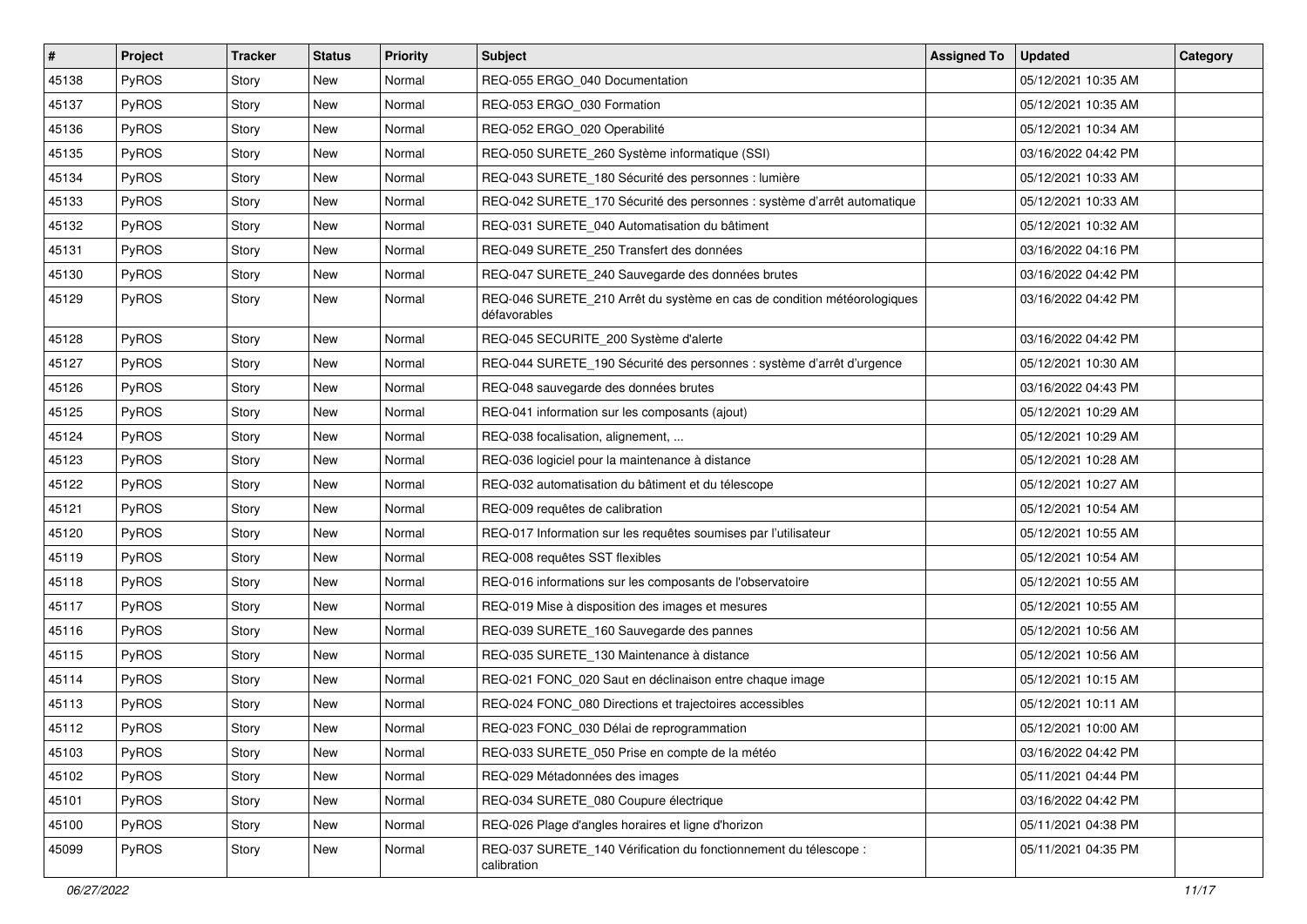| #     | Project      | <b>Tracker</b> | <b>Status</b> | <b>Priority</b> | <b>Subject</b>                                                                                                                                    | <b>Assigned To</b> | <b>Updated</b>      | Category |
|-------|--------------|----------------|---------------|-----------------|---------------------------------------------------------------------------------------------------------------------------------------------------|--------------------|---------------------|----------|
| 45098 | PyROS        | Story          | <b>New</b>    | Normal          | REQ-030 SURETE_30 Répartition des nuits                                                                                                           |                    | 05/11/2021 04:27 PM |          |
| 45097 | PyROS        | Story          | New           | Normal          | REQ-028 FONC_180 Métadonnées pour les poursuites LEO (optionnelle)                                                                                |                    | 05/11/2021 04:45 PM |          |
| 45096 | <b>PyROS</b> | Story          | New           | Normal          | REQ-027 FONC 170 Métadonnées                                                                                                                      |                    | 05/11/2021 04:44 PM |          |
| 45095 | PyROS        | Story          | New           | Normal          | REQ-018 Cloisonnement des données                                                                                                                 |                    | 05/11/2021 04:17 PM |          |
| 45051 | PyROS        | Task           | <b>New</b>    | Normal          | Implémenter le protocole Indi avec une classe DeviceControllerIndi                                                                                |                    | 05/06/2021 05:05 PM |          |
| 45049 | PyROS        | Task           | New           | Normal          | <b>CAMERA FLI</b>                                                                                                                                 |                    | 07/16/2021 09:34 AM |          |
| 45048 | PyROS        | Task           | <b>New</b>    | Normal          | HARDWARE DEVICES definition, test, config, management                                                                                             |                    | 10/08/2021 05:51 PM |          |
| 45046 | PyROS        | Task           | New           | Normal          | Manual mode                                                                                                                                       |                    | 12/14/2021 12:34 PM |          |
| 45035 | PyROS        | Task           | New           | Normal          | Resilience (failure tolerance)                                                                                                                    |                    | 05/06/2021 12:58 PM |          |
| 45034 | PyROS        | Task           | New           | Normal          | Resilience (failure tolerance)                                                                                                                    |                    | 05/06/2021 12:58 PM |          |
| 45004 | PyROS        | Task           | New           | High            | MAIN CONFIG FILE - Décrire dans un fichier texte la configuration complète<br>d'une UNIT (monture) et tous ses composants et instruments associés |                    | 01/29/2022 01:25 AM |          |
| 45000 | PyROS        | Task           | New           | High            | Generic commands grammar description & management                                                                                                 |                    | 05/06/2021 05:05 PM |          |
| 44999 | PyROS        | Task           | New           | Normal          | Execution                                                                                                                                         |                    | 12/14/2021 12:35 PM |          |
| 44998 | PyROS        | Task           | <b>New</b>    | Normal          | Monitoring: Check & log continuously instrument (or telescope) status                                                                             |                    | 12/14/2021 12:33 PM |          |
| 44997 | PyROS        | Task           | New           | Normal          | Start & Stop                                                                                                                                      |                    | 12/14/2021 12:33 PM |          |
| 44995 | PyROS        | Task           | New           | Normal          | (F09) TESTS to validate this feature                                                                                                              |                    | 10/08/2021 05:45 PM |          |
| 44994 | PyROS        | Task           | New           | Normal          | (F09) AUTHORIZATIONS for this feature (who can do what) : doc & implem.                                                                           |                    | 12/14/2021 12:15 PM |          |
| 44993 | PyROS        | Task           | New           | Normal          | (F09) ENTITIES definition & implementation                                                                                                        |                    | 12/14/2021 12:33 PM |          |
| 44992 | PyROS        | Task           | <b>New</b>    | Normal          | Switch modes between Automatic and Manual mode                                                                                                    |                    | 05/04/2021 12:31 PM |          |
| 44991 | PyROS        | Task           | New           | Normal          | Execution                                                                                                                                         |                    | 05/04/2021 12:30 PM |          |
| 44990 | PyROS        | Task           | New           | Normal          | Monitoring: Check & log continuously Telescope and instruments status, and<br>make a general synthesis                                            |                    | 05/04/2021 12:30 PM |          |
| 44989 | PyROS        | Task           | New           | Normal          | Start & Stop                                                                                                                                      |                    | 05/04/2021 12:29 PM |          |
| 44988 | PyROS        | Task           | New           | Normal          | <b>TESTS</b> to validate this feature                                                                                                             |                    | 05/04/2021 12:26 PM |          |
| 44987 | PyROS        | Task           | <b>New</b>    | Normal          | (F08) AUTHORIZATIONS for this feature (who can do what) : documentation &<br>implementation                                                       |                    | 06/08/2021 08:20 AM |          |
| 44986 | PyROS        | Task           | New           | Normal          | ENTITIES (& properties) to be defined                                                                                                             |                    | 05/04/2021 12:25 PM |          |
| 44973 | PyROS        | Task           | New           | Normal          | (F07) Scheduling Sequences according to priorities, quotas, observing<br>conditions, Seq parameters, Seq constraints                              |                    | 05/06/2021 02:59 PM |          |
| 44972 | PyROS        | Task           | New           | Normal          | Planning triggers - each time the context is changed                                                                                              |                    | 05/03/2021 12:06 PM |          |
| 44971 | PyROS        | Task           | New           | Normal          | Get the list of sequences to be planned                                                                                                           |                    | 05/03/2021 11:43 AM |          |
| 44970 | PyROS        | Task           | New           | Normal          | TESTS to validate this feature                                                                                                                    |                    | 05/03/2021 11:41 AM |          |
| 44969 | PyROS        | Task           | New           | Normal          | (F07) AUTHORIZATIONS for this feature (who can do what) : documentation &<br>implementation                                                       |                    | 06/08/2021 08:21 AM |          |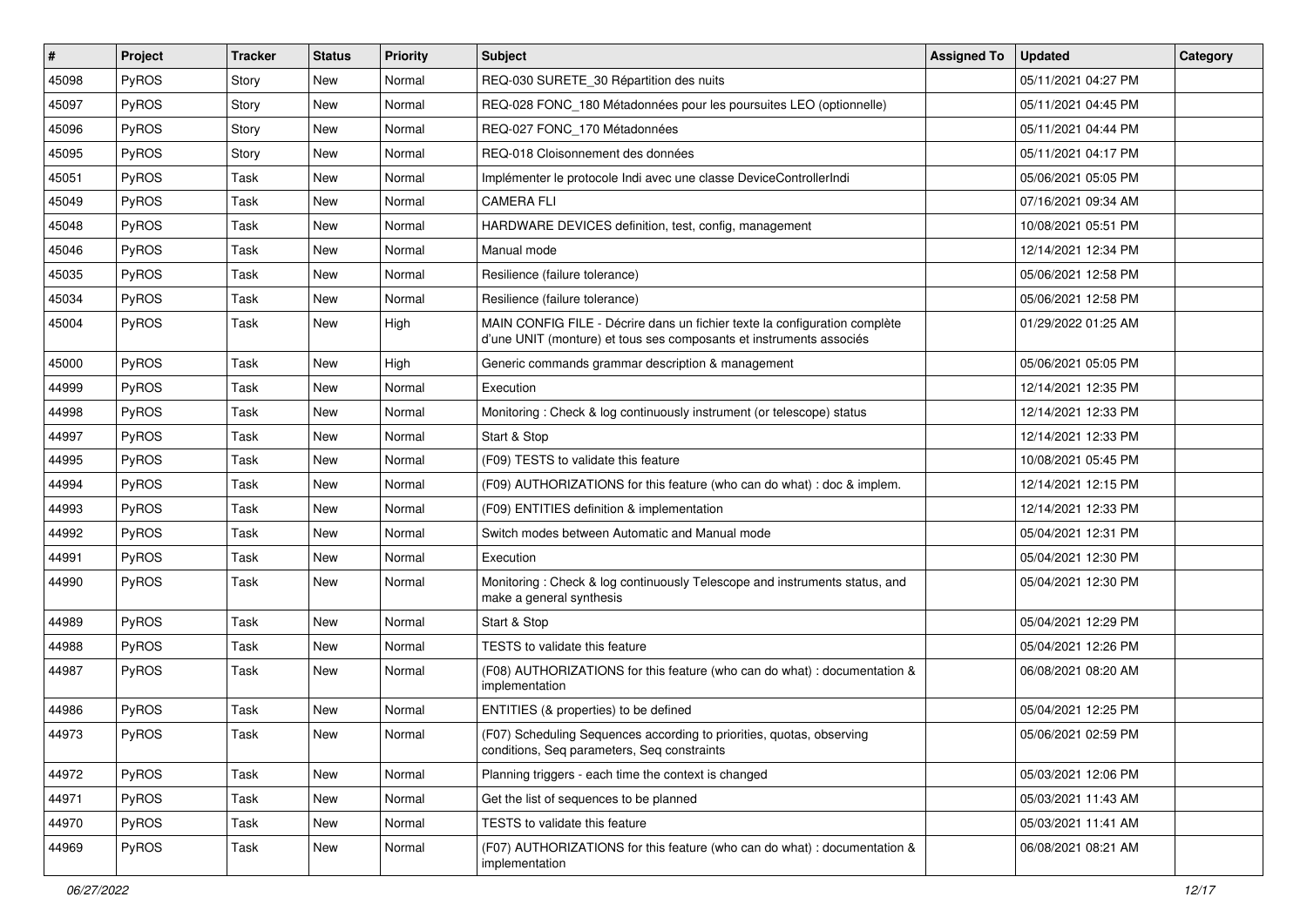| $\#$  | Project      | <b>Tracker</b> | <b>Status</b> | <b>Priority</b> | <b>Subject</b>                                                                                                                          | <b>Assigned To</b> | <b>Updated</b>      | Category |
|-------|--------------|----------------|---------------|-----------------|-----------------------------------------------------------------------------------------------------------------------------------------|--------------------|---------------------|----------|
| 44968 | PyROS        | Task           | <b>New</b>    | Normal          | ENTITIES (& properties) to be defined                                                                                                   |                    | 05/03/2021 11:38 AM |          |
| 44945 | PyROS        | Task           | New           | Normal          | (READ 1) Sequence detailed view                                                                                                         |                    | 02/03/2022 09:45 AM |          |
| 44932 | PyROS        | Task           | <b>New</b>    | Normal          | CREATE a Sequence (must be attached to a valid SP)                                                                                      |                    | 02/23/2022 12:02 PM |          |
| 44924 | PyROS        | Task           | <b>New</b>    | Normal          | (F04) ENTITIES - definition & implementation                                                                                            |                    | 12/15/2021 07:36 AM |          |
| 44923 | PyROS        | Task           | <b>New</b>    | Normal          | (F04) TESTS to validate this feature                                                                                                    |                    | 12/15/2021 07:36 AM |          |
| 44922 | PyROS        | Task           | New           | Normal          | (F04) AUTHORIZATIONS for this feature (who can do what) : documentation &<br>implementation                                             |                    | 12/15/2021 07:37 AM |          |
| 44921 | PyROS        | Task           | <b>New</b>    | Normal          | Démarrage de la production des fichiers de calibration (fin de nuit)                                                                    |                    | 04/30/2021 12:43 PM |          |
| 44920 | PyROS        | Task           | <b>New</b>    | Normal          | Démarrage ou fin des observations (début/fin de nuit)                                                                                   |                    | 04/30/2021 12:43 PM |          |
| 44919 | PyROS        | Task           | <b>New</b>    | Normal          | Sauvegarder (logger) les différents changements d'état                                                                                  |                    | 12/15/2021 07:37 AM |          |
| 44918 | PyROS        | Task           | <b>New</b>    | Normal          | Optimiser : Agir sur le système en fonction des conditions d'observation pour<br>n'observer que quand la qualité du ciel est suffisante |                    | 04/30/2021 12:41 PM |          |
| 44917 | PyROS        | Task           | <b>New</b>    | Normal          | Sécuriser : Agir sur le système en fonction de l'environnement (externe/interne)<br>pour la sécurité de l'Observatoire et des personnes |                    | 04/30/2021 12:41 PM |          |
| 44916 | PyROS        | Task           | <b>New</b>    | Normal          | Rythmer : Agir sur le système pour lui donner un rythme en fonction du temps<br>(nuit/jour)                                             |                    | 04/30/2021 12:43 PM |          |
| 44915 | PyROS        | Task           | <b>New</b>    | Normal          | Changer le mode du système : passer en mode manuel (maintenance) ou<br>automatique                                                      |                    | 12/15/2021 07:37 AM |          |
| 44914 | PyROS        | Task           | New           | Normal          | (re-)Démarrer, mettre en Pause, ou Stopper tout ou partie du système                                                                    |                    | 04/30/2021 12:40 PM |          |
| 44907 | PyROS        | Task           | <b>New</b>    | Normal          | Show Weather & Observatory monitored data (in a convenient way)                                                                         |                    | 05/05/2022 09:53 AM |          |
| 44906 | PyROS        | Task           | <b>New</b>    | Normal          | Compute and save Observing conditions                                                                                                   |                    | 12/15/2021 07:35 AM |          |
| 44904 | <b>PyROS</b> | Task           | New           | Normal          | Compute, save, and provide higher level (useful) parameters and synthesis<br>from multiple detectors                                    |                    | 12/15/2021 07:34 AM |          |
| 44903 | PyROS        | Task           | New           | Normal          | Save raw data                                                                                                                           |                    | 12/15/2021 07:34 AM |          |
| 44902 | PyROS        | Task           | <b>New</b>    | Normal          | Fix raw data                                                                                                                            |                    | 12/15/2021 07:33 AM |          |
| 44901 | PyROS        | Task           | New           | Normal          | Get PLC mode changes (off/manu/auto) and alarms (intrusion, e_stop), and<br>save them                                                   |                    | 12/15/2021 07:33 AM |          |
| 44900 | PyROS        | Task           | New           | Normal          | Read (from PLC and sensors) INSIDE environmental data (doors, lights) for<br>human safety                                               |                    | 12/15/2021 07:33 AM |          |
| 44899 | PyROS        | Task           | <b>New</b>    | Normal          | Read (from PLC and sensors) OUTSIDE environmental data (weather) for<br>instruments security                                            |                    | 12/14/2021 04:54 PM |          |
| 44898 | PyROS        | Task           | New           | Normal          | (F03) ENTITIES (& properties) to be defined                                                                                             |                    | 12/15/2021 07:32 AM |          |
| 44897 | PyROS        | Task           | New           | Normal          | On peut voir la fiche détaillée d'un SP                                                                                                 |                    | 06/16/2021 11:29 AM |          |
| 44896 | PyROS        | Task           | New           | Normal          | On peut consulter la liste des SP                                                                                                       |                    | 06/18/2021 03:17 PM |          |
| 44894 | PyROS        | Task           | New           | Normal          | Un Observer peut créer un nouveau Proposal (SP) pour une Période spécifique<br>future                                                   |                    | 06/16/2021 11:28 AM |          |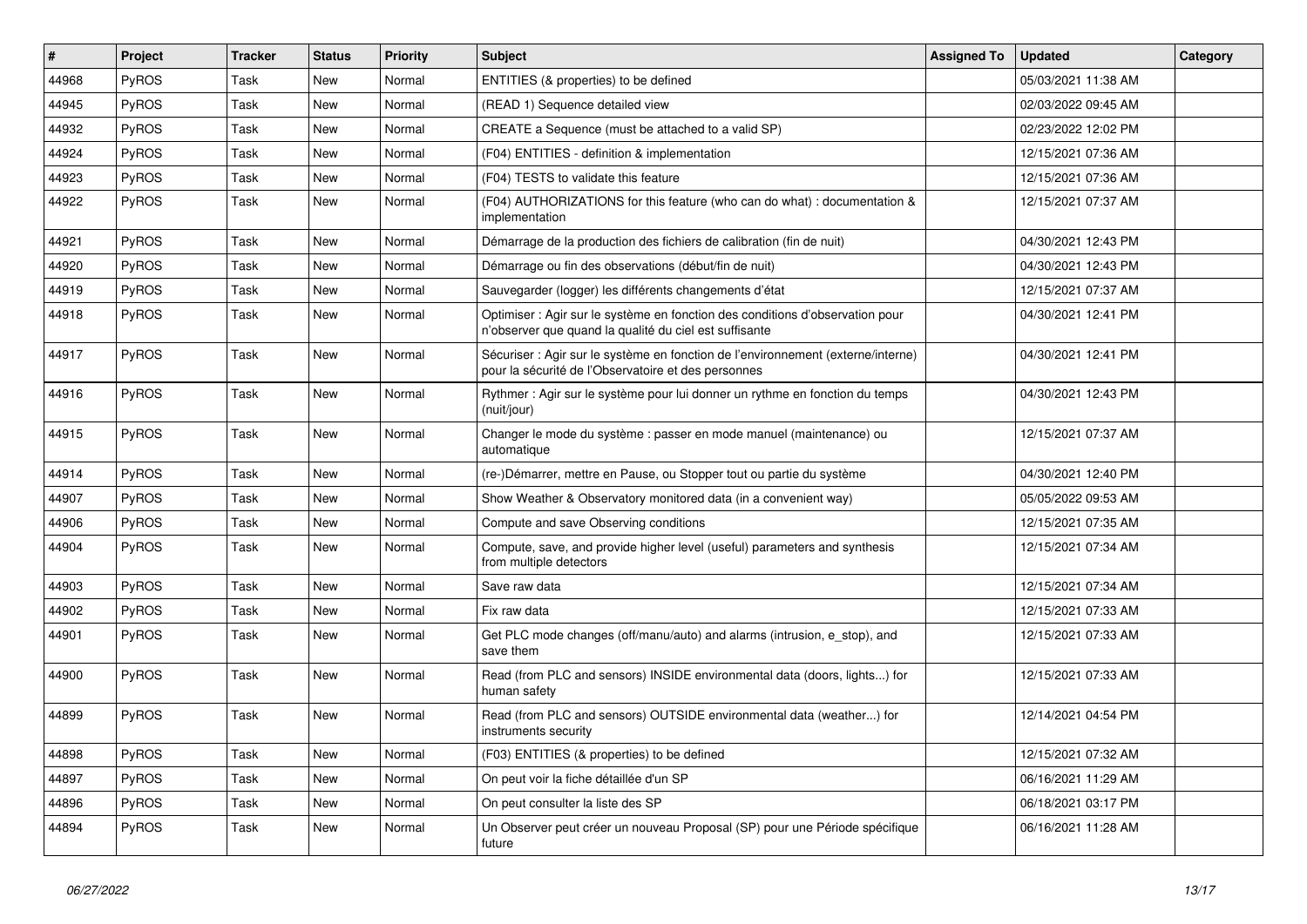| $\#$  | <b>Project</b> | <b>Tracker</b> | <b>Status</b> | <b>Priority</b> | <b>Subject</b>                                                                                                                   | <b>Assigned To</b> | <b>Updated</b>      | Category |
|-------|----------------|----------------|---------------|-----------------|----------------------------------------------------------------------------------------------------------------------------------|--------------------|---------------------|----------|
| 44892 | PyROS          | Task           | <b>New</b>    | Normal          | SPs view (list & 1)                                                                                                              |                    | 03/29/2022 09:17 AM |          |
| 44891 | PyROS          | Task           | <b>New</b>    | Normal          | Create/Update                                                                                                                    |                    | 09/14/2021 11:48 AM |          |
| 44890 | PyROS          | Task           | <b>New</b>    | Normal          | SP CRUD                                                                                                                          |                    | 03/29/2022 09:17 AM |          |
| 44886 | PyROS          | Task           | New           | Normal          | (F01) ENTITIES - definition & implementation                                                                                     |                    | 10/12/2021 07:50 AM |          |
| 44880 | PyROS          | Task           | <b>New</b>    | Normal          | (F03) TESTS to validate this feature                                                                                             |                    | 12/15/2021 07:32 AM |          |
| 44879 | PyROS          | Task           | New           | Normal          | (F03) AUTHORIZATIONS for this feature (who can do what) : documentation &<br>implementation                                      |                    | 12/15/2021 07:32 AM |          |
| 44878 | PyROS          | Task           | New           | Normal          | (F02) TESTS to validate this feature                                                                                             |                    | 11/03/2021 09:16 AM |          |
| 44843 | PyROS          | Task           | <b>New</b>    | Normal          | ROLES : Un utilisateur peut avoir plusieurs roles                                                                                |                    | 06/18/2021 03:15 PM |          |
| 44842 | PyROS          | Task           | <b>New</b>    | Normal          | <b>USER</b>                                                                                                                      |                    | 10/12/2021 07:50 AM |          |
| 44835 | <b>PyROS</b>   | Task           | <b>New</b>    | Normal          | (F01) CRUD (utilisateur)                                                                                                         |                    | 03/29/2022 09:14 AM |          |
| 44817 | PyROS          | Story          | <b>New</b>    | Normal          | REQ-202 Deux types de connexion utilisateurs (LDAP ou sans)                                                                      |                    | 05/11/2021 03:43 PM |          |
| 44816 | PyROS          | Story          | <b>New</b>    | Normal          | REQ-201 Définir une esthétique Tarot                                                                                             |                    | 05/12/2021 11:53 AM |          |
| 44815 | PyROS          | Story          | New           | Normal          | REQ-015 Ajustement dynamique des quotas utilisateurs                                                                             |                    | 05/11/2021 04:11 PM |          |
| 44814 | PyROS          | Story          | <b>New</b>    | Normal          | REQ-101 Logs                                                                                                                     |                    | 03/16/2022 04:38 PM |          |
| 44813 | PyROS          | Story          | <b>New</b>    | Normal          | REQ-123 Architecture extensible et Extensions privatisables                                                                      |                    | 05/12/2021 12:21 PM |          |
| 44812 | PyROS          | Story          | New           | Normal          | *** REQ-200 FOR TAROT NETWORK INTEGRATION                                                                                        |                    | 06/14/2021 01:13 PM |          |
| 44811 | PyROS          | Story          | <b>New</b>    | Normal          | *** REQ-100 FROM CCTP TAROT-NC & MEETINGS                                                                                        |                    | 03/16/2022 04:38 PM |          |
| 44721 | PyROS          | Feature        | New           | Normal          | *** GF4 - QUAL - Quality & Tests - High level tests (integration & functional),<br>plan tests, validation des exigences (qualif) |                    | 03/16/2022 04:55 PM |          |
| 44719 | PyROS          | Story          | New           | Normal          | REQ-010 Ordonnancement des requêtes                                                                                              |                    | 07/01/2021 08:30 AM |          |
| 44718 | PyROS          | Story          | <b>New</b>    | Normal          | **** REQ-025 AJOUT TNC                                                                                                           |                    | 06/14/2021 01:19 PM |          |
| 44717 | PyROS          | Story          | <b>New</b>    | Normal          | **** REQ-022 TAROT NC                                                                                                            |                    | 06/14/2021 01:19 PM |          |
| 44716 | PyROS          | Story          | <b>New</b>    | Normal          | **** REQ-071 AJOUT OSMOSE                                                                                                        |                    | 06/14/2021 01:19 PM |          |
| 44715 | PyROS          | Story          | New           | Normal          | **** REQ-065 AJOUT UPGRADE                                                                                                       |                    | 06/14/2021 01:19 PM |          |
| 44713 | PyROS          | Story          | <b>New</b>    | Normal          | **** REQ-020 CCTP                                                                                                                |                    | 07/01/2021 08:30 AM |          |
| 44661 | PyROS          | Feature        | <b>New</b>    | Normal          | *** SF13 - IAF - Images Fetching (quicklook & download)                                                                          |                    | 03/15/2022 04:49 PM |          |
| 44659 | PyROS          | Feature        | <b>New</b>    | Normal          | *** GF3 - INFRA - Hardware, Operating System, Network, Security & Safety                                                         |                    | 03/16/2022 04:51 PM |          |
| 44658 | PyROS          | Feature        | New           | High            | *** SF15 - SST - START&STOP - System Startup (launch), monitoring, and<br>Shutdown                                               |                    | 05/24/2022 02:55 PM |          |
| 44584 | PyROS          | Feature        | New           | Normal          | *** SF10 - CAL - Calibration (Dark/Bias/Flat)                                                                                    |                    | 03/15/2022 04:48 PM |          |
| 44389 | PyROS          | Task           | New           | High            | (GF1) PROJECT MANAGEMENT (REDMINE FORGE) : Features, tasks, gantt,<br>kanban                                                     |                    | 03/04/2022 11:56 AM |          |
| 44355 | PyROS          | Task           | New           | Normal          | Construire une nouvelle grammaire générique de commandes, basée sur INDI<br>(pyros doit parler INDI par défaut)                  |                    | 03/25/2021 05:37 PM |          |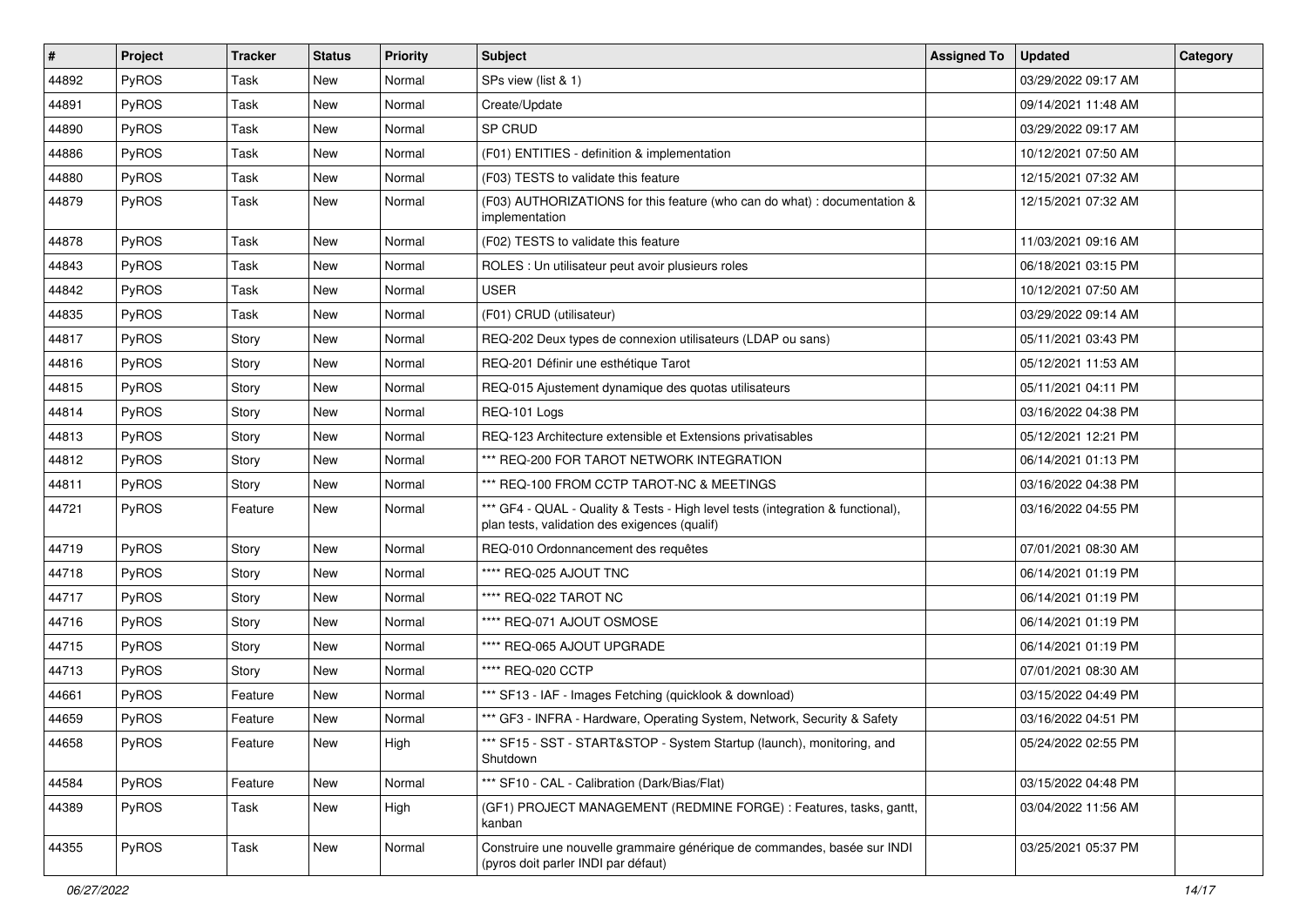| $\vert$ # | Project      | <b>Tracker</b> | <b>Status</b> | <b>Priority</b> | <b>Subject</b>                                                                                                                        | <b>Assigned To</b> | <b>Updated</b>      | Category |
|-----------|--------------|----------------|---------------|-----------------|---------------------------------------------------------------------------------------------------------------------------------------|--------------------|---------------------|----------|
| 44329     | PyROS        | Task           | <b>New</b>    | High            | Migration gitlab sur IN2P3                                                                                                            |                    | 12/14/2021 12:08 PM |          |
| 44172     | PyROS        | Feature        | New           | High            | *** SF14 - OCF - Observatory Unit & Site Configuration                                                                                |                    | 01/29/2022 01:24 AM |          |
| 44168     | <b>PyROS</b> | Task           | New           | High            | (GF2) INSTALL & DEPLOY                                                                                                                |                    | 03/16/2022 07:27 AM |          |
| 44166     | PyROS        | Task           | New           | High            | (GF1) DOCUMENTATION                                                                                                                   |                    | 03/04/2022 11:57 AM |          |
| 44165     | PyROS        | Feature        | <b>New</b>    | Normal          | *** SF16 - DSH - General monitoring: Dashboard (website)                                                                              |                    | 03/15/2022 11:26 PM |          |
| 44164     | PyROS        | Feature        | New           | Normal          | *** SF12 - IAN - Images Analysis (Triton)                                                                                             |                    | 03/15/2022 04:48 PM |          |
| 44163     | PyROS        | Feature        | <b>New</b>    | Normal          | *** SF09 - CMC - Command Control - Telescope & Instruments Control &<br>Monitoring (DeviceController, AgentDevice)                    |                    | 03/16/2022 07:28 AM |          |
| 44162     | PyROS        | Feature        | <b>New</b>    | High            | *** SF08 - EXE (SOX) - Observation Sequence (SO) eXecution                                                                            |                    | 03/15/2022 04:46 PM |          |
| 44161     | PyROS        | Feature        | New           | High            | *** SF04 - SPV - System Coordination & Supervision : Majordome (Conducting)<br>(head)                                                 |                    | 03/15/2022 04:45 PM |          |
| 44160     | PyROS        | Feature        | New           | Normal          | *** SF07 - PLN - Observation Sequences Planning & Scheduling                                                                          |                    | 03/15/2022 04:46 PM |          |
| 44159     | PyROS        | Feature        | <b>New</b>    | Normal          | *** SF03 - ENV - Environment Monitoring (int/ext, observatory & weather)                                                              |                    | 05/05/2022 09:54 AM |          |
| 44158     | PyROS        | Feature        | New           | Normal          | *** SF06 - ALR - Alerts Management                                                                                                    |                    | 03/15/2022 04:46 PM |          |
| 44151     | PyROS        | Feature        | New           | High            | *** GF1 - PROJ - Project management, documentation, formation des<br>utilisateurs, interfaces, plan de justification de la définition |                    | 01/31/2022 11:32 AM |          |
| 44148     | PyROS        | Feature        | <b>New</b>    | High            | *** GF2 - INST - Config, Install, udpate, deploy (IRAP, CNES, TAROT)                                                                  |                    | 03/16/2022 07:27 AM |          |
| 37910     | Lavoisier    | Feature        | <b>New</b>    | High            | do not log AdaptorException when they are already sent to the user                                                                    |                    | 07/25/2019 09:41 AM |          |
| 37461     | Lavoisier    | Feature        | New           | Normal          | add support for jdk 11                                                                                                                |                    | 04/25/2019 01:53 PM |          |
| 37409     | TReqS        | Feature        | New           | Normal          | Statistiques sur les queues dans les logs                                                                                             |                    | 04/11/2019 01:40 PM |          |
| 36236     | IN2P3-Forge  | Support        | New           | High            | Synchronisation demandée pour un serveur Mercurial                                                                                    |                    | 04/13/2021 09:07 AM |          |
| 35994     | IN2P3-Forge  | Support        | New           | Normal          | Synchronisation demandée pour un serveur Mercurial                                                                                    |                    | 01/11/2019 03:10 PM |          |
| 35692     | Lavoisier    | <b>Bug</b>     | <b>New</b>    | Normal          | namespace not removed for a given use-case                                                                                            |                    | 11/27/2018 05:35 PM |          |
| 34801     | Lavoisier    | Feature        | New           | Normal          | add support for attribute @if in element view/variable                                                                                |                    | 07/31/2018 12:57 PM |          |
| 16628     | CC-IN2P3     | Support        | New           | Normal          | Sèche cheveux dans le vestiaire                                                                                                       |                    | 01/12/2017 02:37 PM |          |
| 16627     | CC-IN2P3     | <b>Bug</b>     | New           | Urgent          | prise cassée bureau 311 b                                                                                                             |                    | 01/12/2017 02:27 PM |          |
| 13262     | C3F2         | <b>Bug</b>     | New           | Normal          | improve management of Lomon parameters to explain non convergence                                                                     |                    | 05/02/2016 10:04 AM |          |
| 12978     | <b>PEM</b>   | <b>Bug</b>     | <b>New</b>    | Low             | pem-sync pull                                                                                                                         |                    | 03/24/2016 05:11 PM |          |
| 12976     | <b>PEM</b>   | Feature        | New           | Low             | pem-sync co_pem                                                                                                                       |                    | 03/24/2016 05:00 PM |          |
| 12975     | <b>PEM</b>   | Feature        | New           | Normal          | pem-sync co_pem                                                                                                                       |                    | 03/24/2016 04:54 PM |          |
| 12974     | PEM          | Feature        | <b>New</b>    | Normal          | pem-sync cp_pem                                                                                                                       |                    | 03/24/2016 04:52 PM |          |
| 12963     | PEM          | <b>Bug</b>     | New           | Normal          | add tool crash                                                                                                                        |                    | 03/24/2016 09:10 AM |          |
| 12962     | <b>PEM</b>   | Bug            | New           | Normal          | pem-sync list ???                                                                                                                     |                    | 03/24/2016 09:05 AM |          |
| 12961     | PEM          | Feature        | New           | Normal          | PEM version                                                                                                                           |                    | 03/24/2016 09:03 AM |          |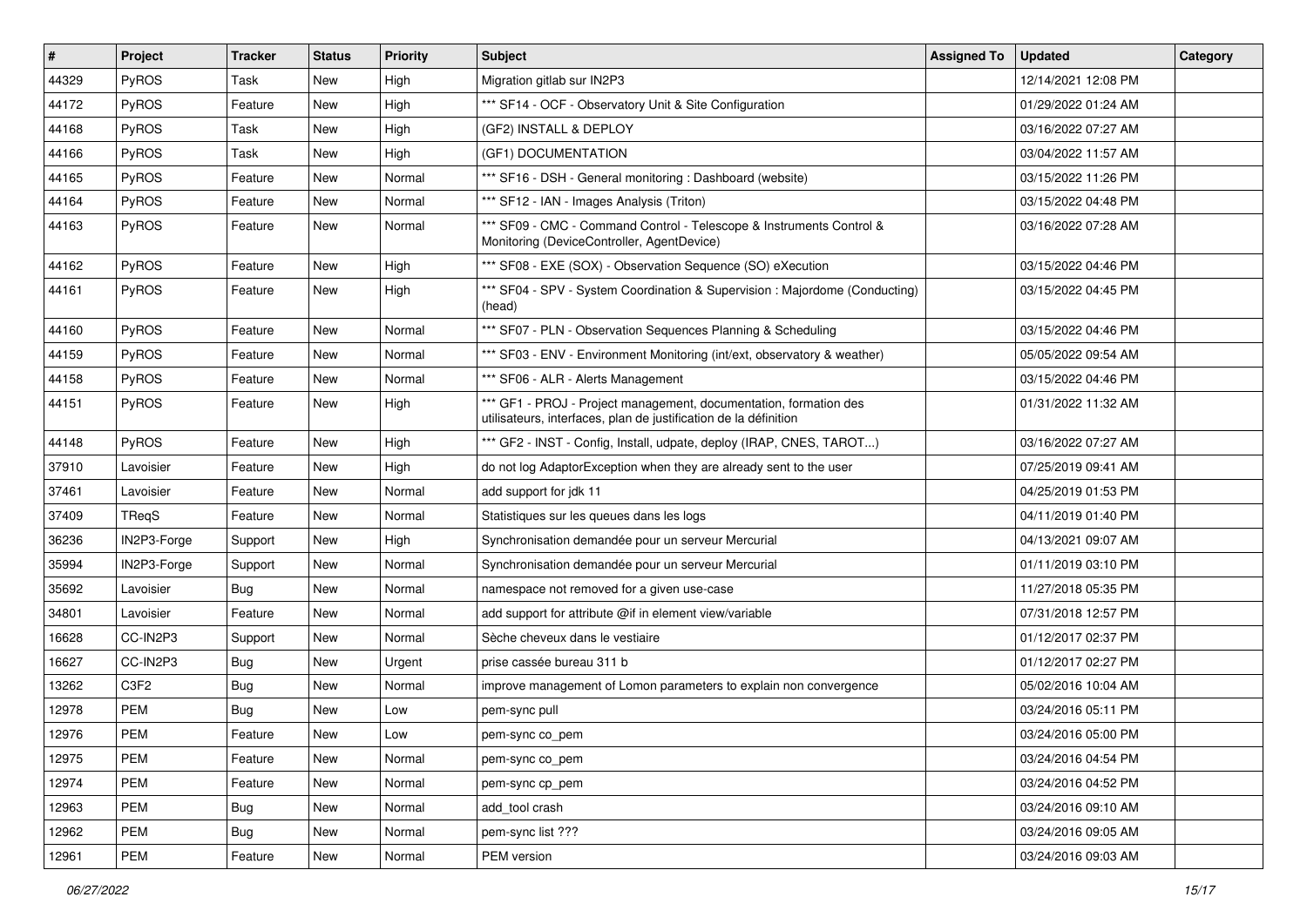| $\vert$ # | Project       | <b>Tracker</b> | <b>Status</b> | <b>Priority</b> | <b>Subject</b>                                                           | <b>Assigned To</b> | <b>Updated</b>      | Category |
|-----------|---------------|----------------|---------------|-----------------|--------------------------------------------------------------------------|--------------------|---------------------|----------|
| 11522     | <b>CLASS</b>  | Task           | <b>New</b>    | Normal          | Separate the separation plant from the fabrication plant                 |                    | 12/16/2015 10:22 AM |          |
| 11484     | Lavoisier     | Feature        | New           | Low             | improve command "lavoisier-upgrade.sh"                                   |                    | 04/10/2018 11:06 AM |          |
| 11059     | <b>CLASS</b>  | <b>Bug</b>     | New           | Normal          | Bad packaging of 4.1.0.tar.gaz                                           |                    | 10/09/2015 06:31 AM |          |
| 10871     | <b>CLASS</b>  | Feature        | New           | Normal          | <b>Nominal Power</b>                                                     |                    | 09/10/2015 05:27 PM |          |
| 10786     | <b>CLASS</b>  | <b>Bug</b>     | <b>New</b>    | Normal          | CLASS Stopped by a "KILL" signal                                         |                    | 08/31/2015 07:00 PM |          |
| 10314     | <b>PEM</b>    | Bug            | <b>New</b>    | High            | Environment compliant with CLI                                           |                    | 07/07/2015 09:57 AM |          |
| 10313     | <b>PEM</b>    | <b>Bug</b>     | <b>New</b>    | Normal          | Error message to change !                                                |                    | 07/07/2015 09:51 AM |          |
| 10274     | <b>PEM</b>    | <b>Bug</b>     | New           | Normal          | SYSTEM.ASSERTIONS.ASSERT FAILURE                                         |                    | 07/01/2015 11:12 AM |          |
| 10273     | <b>PEM</b>    | Feature        | New           | Normal          | Easier configuration process                                             |                    | 07/01/2015 11:11 AM |          |
| 10065     | <b>CLASS</b>  | Support        | <b>New</b>    | Normal          | Multi-Threading in CLASS                                                 |                    | 06/05/2015 11:30 AM |          |
| 9883      | <b>CLASS</b>  | <b>Bug</b>     | <b>New</b>    | High            | Copy past from user manual                                               |                    | 05/18/2015 10:26 PM |          |
| 9799      | Lavoisier     | Feature        | New           | Normal          | esxl function missing : add-duration                                     |                    | 04/30/2015 11:00 AM |          |
| 9790      | <b>CLASS</b>  | Feature        | New           | High            | neutron & y Spectrum calculation                                         |                    | 04/29/2015 12:15 PM |          |
| 9789      | <b>CLASS</b>  | Feature        | <b>New</b>    | Normal          | Multi Stream in EQM                                                      |                    | 04/29/2015 12:12 PM |          |
| 9788      | <b>CLASS</b>  | Feature        | <b>New</b>    | Normal          | Multi Stream in FabricationPlant                                         |                    | 04/29/2015 12:10 PM |          |
| 9787      | <b>CLASS</b>  | Feature        | New           | Normal          | Multi Stream in FabricationPlant/EQM                                     |                    | 04/29/2015 12:10 PM |          |
| 9704      | Lavoisier     | Feature        | New           | Normal          | add option --override to lavoisier-upgrade.sh                            |                    | 04/15/2015 10:07 AM |          |
| 9534      | Pipelet       | Feature        | New           | Normal          | logging of stdout and stderr                                             |                    | 03/25/2015 02:31 PM |          |
| 9528      | <b>IGOSat</b> | Task           | New           | Normal          | phases projet                                                            |                    | 03/24/2015 03:58 PM |          |
| 9527      | <b>IGOSat</b> | Task           | <b>New</b>    | Normal          | (SAE / ODB) Réalisation de cartes électroniques pour le satellite IGOSat |                    | 03/24/2015 03:52 PM |          |
| 9526      | <b>IGOSat</b> | Task           | New           | Normal          | (SCI) Electronique d'acquisition de l'instrument Scintillateur           |                    | 03/24/2015 03:50 PM |          |
| 9525      | <b>IGOSat</b> | Task           | New           | Normal          | (ODB / SCAO) Conception de la SCAO / Interfaçage avec l'ODB              |                    | 03/27/2015 10:11 AM |          |
| 9524      | <b>IGOSat</b> | Task           | <b>New</b>    | Normal          | (ODB) Logiciel de Vol                                                    |                    | 03/24/2015 03:41 PM |          |
| 9491      | JEM-EUSO      | Support        | New           | Normal          | I need to access also to AWG Euso balloon documents                      |                    | 03/18/2015 03:36 PM |          |
| 9151      | <b>IGOSat</b> | Task           | New           | Normal          | (ODB) Code de simulation fonctionelle                                    |                    | 02/18/2015 05:13 PM |          |
| 9137      | <b>IGOSat</b> | Task           | New           | Normal          | (PRO) Phase C                                                            |                    | 03/24/2015 03:58 PM |          |
| 9136      | <b>IGOSat</b> | Task           | New           | Normal          | (PRO) Phase B                                                            |                    | 03/24/2015 03:58 PM |          |
| 8995      | SphereLib     | Bug            | New           | High            | python2.7-config                                                         |                    | 01/28/2015 04:21 PM |          |
| 8669      | <b>DCOD</b>   | Bug            | New           | Normal          | error during compilation                                                 |                    | 12/05/2014 06:19 PM |          |
| 8668      | <b>DCOD</b>   | Feature        | New           | Normal          | filterdiff is missing                                                    |                    | 12/05/2014 06:17 PM |          |
| 8667      | <b>DCOD</b>   | Feature        | New           | Normal          | uuid missing                                                             |                    | 12/05/2014 06:14 PM |          |
| 8379      | Lavoisier     | <b>Bug</b>     | New           | Normal          | NullPointerException at startup                                          |                    | 10/28/2014 04:49 PM |          |
| 8262      | Pipelet       | Feature        | New           | Normal          | LocalRepository: recursive search of segment source script               |                    | 10/19/2014 05:13 PM |          |